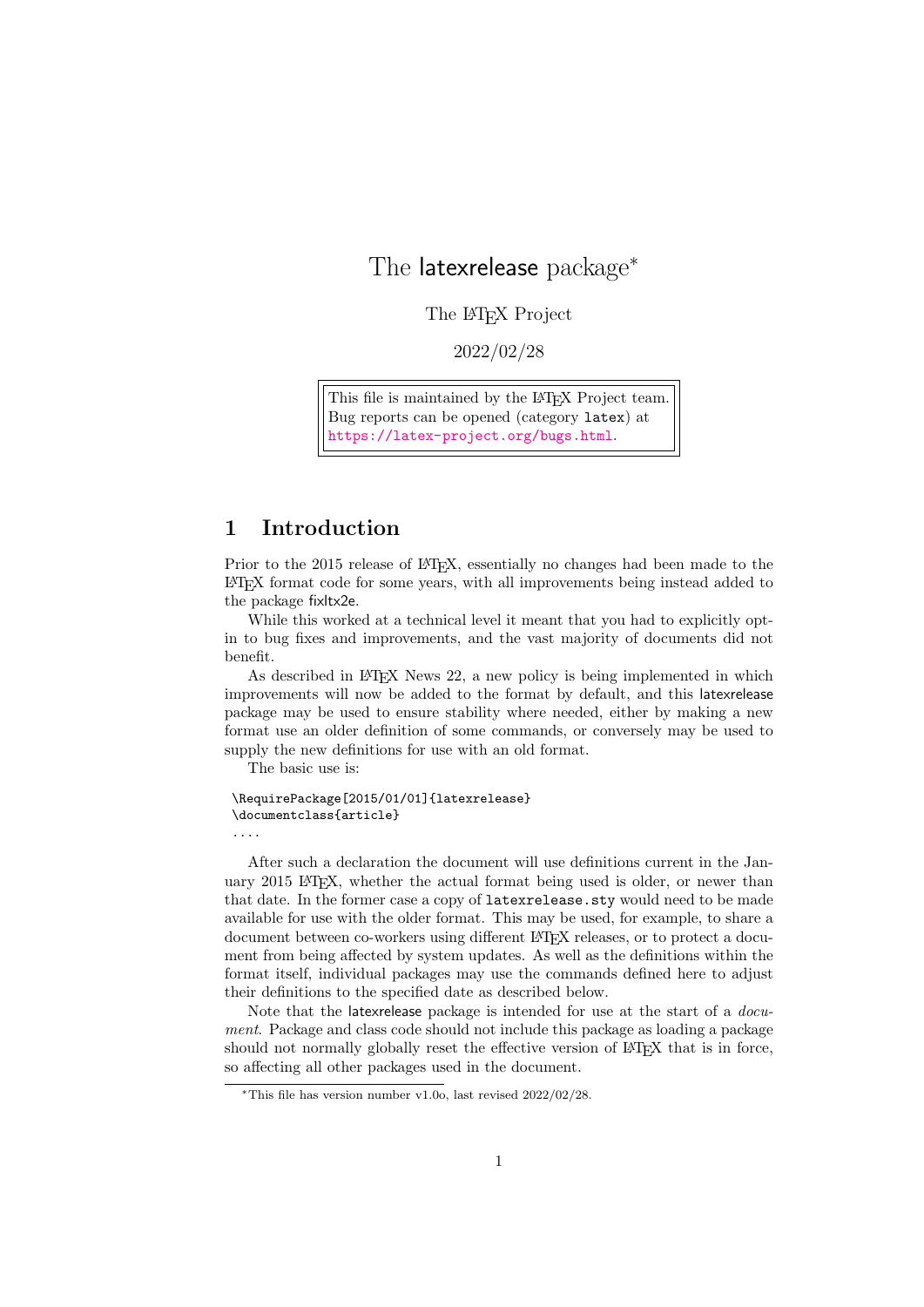The bulk of this package, after some initial setup and option handling consists of a series of \IncludeInRelease commands which have been extracted from the main source files of the LATEX format. These contain the old and new versions of any commands with modified definitions.

# 2 Package Options

- yyyy/mm/dd or yyyy-nn-dd The package accepts any possible LAT<sub>EX</sub> format date as argument, although dates in the future for which the current release of this package has no information will generate a warning. Dates earlier than 2015 will work but will roll back to some point in 2015 when the method was introduced. The \requestedLaTeXdate is set to the normalized date argument so that package rollback defaults to the specified date.
- current This is the default behaviour, it does not change the effective date of the format but does ensure that the \IncludeInRelease command is defined. The \requestedLaTeXdate macro is reset to 0 so that package rollback does not use the implicit date.
- latest sets the effective date of the format to the release date of this file, so in an older format applies all patches currently available. The \requestedLaTeXdate macro is reset to 0 so that package rollback does not use the implicit date.

In all cases, when the package is loaded, the \sourceLaTeXdate is defined to be the numerical representation of \fmtversion before the rollback/forward actually happens, so it is possible to test from which was the original LAT<sub>EX</sub> version before latexrelease was loaded. This is particularly useful when some code in a package has to be redefined differently if rolling backwards in time or forwards.

# 3 Release Specific Code

The \IncludeInRelease mechanism allows the kernel developer to associate code with a specific date to choose different versions of definitions depending on the date specified as an option to the latexrelease package. Is also available for use by package authors (or even in a document if necessary).

\IncludeInRelease {⟨code-date⟩}[⟨format-date⟩]{⟨label⟩}{⟨message⟩}⟨code⟩\EndIncludeInRelease

- $\{\langle code\text{-}date\rangle\}$  This date is associated with the  $\{\langle code\rangle\}$  argument and will be compared to the requested date in the option to the latexrelease.
- $[\langle format\text{-}date\rangle]$  This optional argument can be used to specify a format date with the code in addition to the mandatory  $\{\langle code\text{-}date\rangle\}$  argument. This can be useful for package developers as described below.
- $\{\langle label \rangle\}$  The  $\{\langle label \rangle\}$  argument is an identifier (string) that within a given package must be a unique label for each related set of optional definitions. Per package at most one code block from all the \IncludeInRelease declarations with the same label will be executed.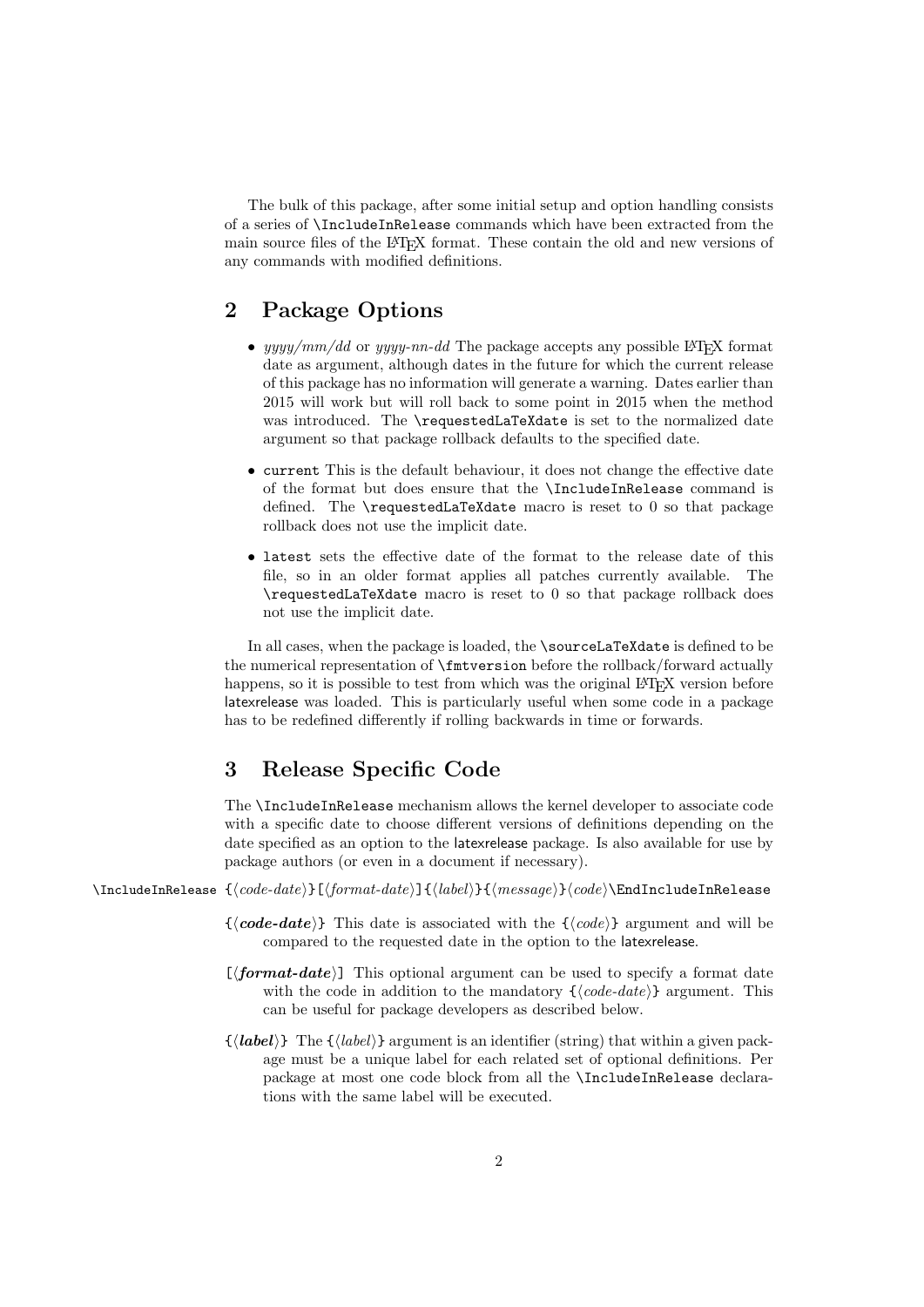- $\{\langle message \rangle\}$  The  $\{\langle message \rangle\}$  is an informative string that is used in messages. It has no other function.
- $\langle code \rangle$  Any T<sub>E</sub>X code after the **\IncludeInRelease** arguments up until the and the following \EndIncludeInRelease is to be conditionally included depending on the date of the format as described below.

The \IncludeInRelease declarations with a given label should be in reverse chronological order in the file. The one chosen will depend on this order, the effective format version and the date options, as described below.

If your package mypackage defines a \widget command but has one definition using the features available in the 2015 LAT<sub>EX</sub> release, and a different definition is required for older formats then you can use:

```
\IncludeInRelease{2015/01/01}{\widget}{Widget Definition}
\def\widget{new version}%
\EndIncludeInRelease
\IncludeInRelease{0000/00/00}{\widget}{Widget Definition}
```

```
\def\widget{old version}%
```

```
\EndIncludeInRelease
```
If a document using this package is used with a format with effective release date of 2015/01/01 or later the new code will be used, otherwise the old code will be used. Note the *effective release date* might be the original LAT<sub>EX</sub> release date as shown at the start of every LATEX job, or it may be set by the latexrelease package, so for example a document author who wants to ensure the new version is used could use

```
\RequirePackage[2015/01/01]{latexrelease}
\documentclass{article}
\usepackage{mypackage}
```
If the document is used with a LAT<sub>EX</sub> format from 2014 or before, then latexrelease will not have been part of the original distribution, but it may be obtained from a later LAT<sub>EX</sub> release or from CTAN and distributed with the document, it will make an older LAT<sub>EX</sub> release act essentially like the 2015 release.

### 3.1 Intermediate Package Releases

The above example works well for testing against the latex format but is not always ideal for controlling code by the release date of the *package*. Suppose L<sup>AT</sup>EX is not updated but in March you update the mypackage package and modify the definition of \widget. You could code the package as:

```
\IncludeInRelease{2015/03/01}{\widget}{Widget Definition}
\def\widget{even newer improved March version}%
\EndIncludeInRelease
\IncludeInRelease{2015/01/01}{\widget}{Widget Definition}
```

```
\def\widget{new version}%
\EndIncludeInRelease
```
\IncludeInRelease{0000/00/00}{\widget}{Widget Definition}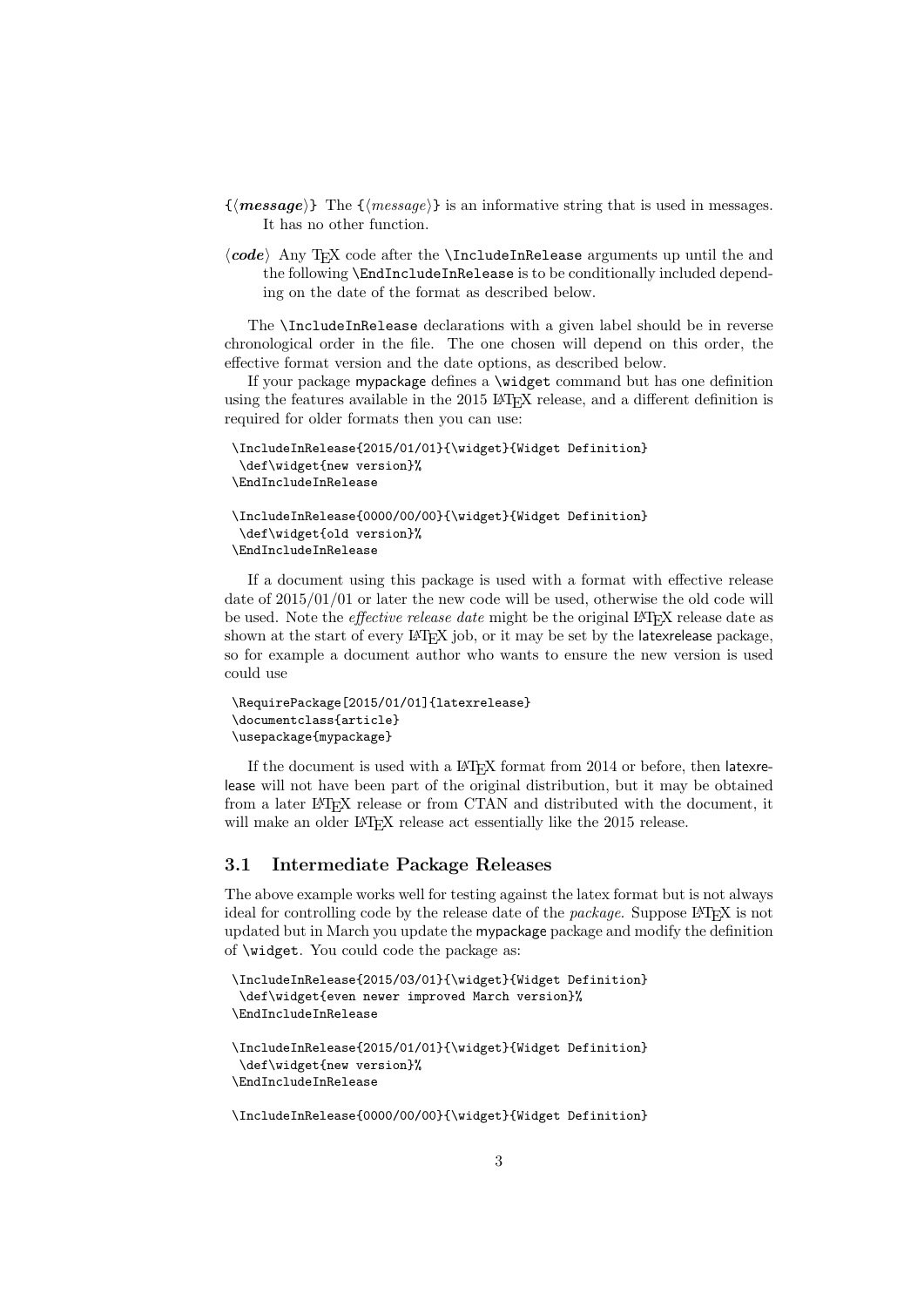```
\def\widget{old version}%
\EndIncludeInRelease
```
This would work and allow a document author to choose a date such as

```
\RequirePackage[2015/03/01]{latexrelease}
\documentclass{article}
\usepackage{mypackage}
```
To use the latest version, however it would have disadvantage that until the next release of L<sup>AT</sup>EX, by default, if the document does not use latexrelease to specify a date, the new improved code will not be selected as the effective date will be  $2015/01/01$  and so the first code block will be skipped.

For this reason \IncludeInRelease has an optional argument that specifies an alternative date to use if a date option has not been specified to latexrelease.

```
\IncludeInRelease{2015/03/01}[2015/01/01]{\widget}{Widget Definition}
\def\widget{even newer improved March version}%
\EndIncludeInRelease
```

```
\IncludeInRelease{2015/01/01}{\widget}{Widget Definition}
\def\widget{new version}%
\EndIncludeInRelease
```

```
\IncludeInRelease{0000/00/00}{\widget}{Widget Definition}
\def\widget{old version}%
\EndIncludeInRelease
```
Now, by default on a  $2015/01/01$  LAT<sub>EX</sub> format, the first code block will compare the format date to the optional argument 2015/01/01 and so will execute the even newer improved version. The remaining blocks using the *\widget label* argument will all then be skipped.

If on the other hand the document requests an explicit release date using latexrelease then this date will be used to decide what code block to include.

#### 3.2 Using \IncludeInRelease in Packages

If \IncludeInRelease is used within a package then all such conditional code needs to be within such declarations, e.g., it is not possible in the above example to have the "current" definition of \widget somewhere in the main code and only the two older definitions inside \IncludeInRelease declarations. If you would do this then one of those \IncludeInRelease declarations would be included overwriting the even newer code in the main part of the package. As a result your package may get fragmented over time with various \IncludeInRelease declarations sprinkled throughout your code or you have to interrupt the reading flow by putting those declarations together but not necessarily in the place where they belong.

To avoid this issue you can use the following coding strategy: place the current \widget definition in the main code where it correctly belongs.

...

<sup>\</sup>def\widget {even newer improved March version}

<sup>\</sup>def\@widget{newly added helper command no defined in older releases} ...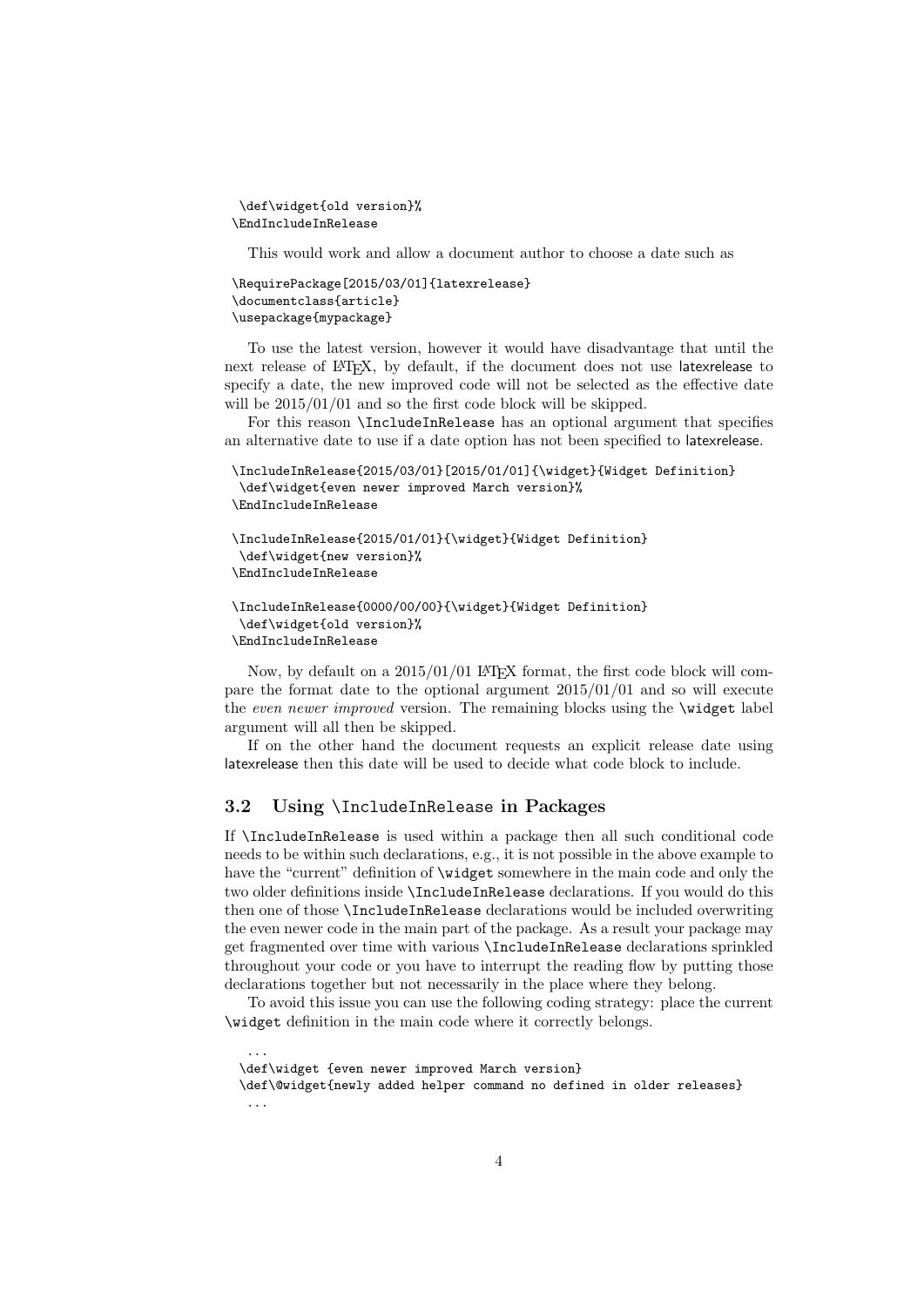Then, near the end of your package place the following:

\IncludeInRelease{2015/03/01}[2015/01/01]{\widget}{Widget Definition} \EndIncludeInRelease \IncludeInRelease{2015/01/01}{\widget}{Widget Definition} \def\widget{new version}%

```
\let\@widget\@undefined % this doesn't exist in earlier releases
\EndIncludeInRelease
```

```
\IncludeInRelease{0000/00/00}{\widget}{Widget Definition}
\def\widget{old version}%
\EndIncludeInRelease
```
This way the empty code block hides the other \IncludeInRelease declarations unless there is an explicit request with a date 2015/01/01 or earlier.

Now if you make a further change to \widget in the future you simply copy the current definition into the empty block and add a new empty declaration with today's date and the current format date. This way your main code stays readable and the old versions accumulate at the end of the package.<sup>[1](#page-4-0)</sup>

The only other "extra effort" necessary when using this approach is that it may be advisable to undo new definitions in the code block for the previous release, e.g., in the above example we undefined **\@widget** as that isn't available in the 2015/01/01 release but was defined in the main code. If all your conditional code is within \IncludeInRelease declarations that wouldn't been necessary as the new code only gets defined if that release is chosen.

# 4 Declaring entire modules

Sometimes a large chunk of code is added as a module to another larger code base. As example of that in the 2020-10-01 release LATEX got a new hook management system, lthooks, which was added in one go and, as with all changes to the kernel, it was added to latexrelease. However rolling back from a future date to the 2020- 10-01 release didn't work because latexrelease would try to define again all those commands, which would result in many "already defined" errors and similar issues.

To solve that problem, completely new modules can be defined in latexrelease using the commands:

```
\NewModuleRelease{⟨initial release date⟩}{⟨name⟩}{⟨message⟩}
  ⟨module code⟩
\IncludeInRelease{0000/00/00}{⟨name⟩}{⟨message⟩}
  ⟨undefine module code⟩
\EndModuleRelease
```
With that setup, the module  $\langle name \rangle$  will be declared to exist only in releases equal or later ⟨initial release date⟩.

<span id="page-4-0"></span><sup>&</sup>lt;sup>1</sup>Of course there may be some cases in which the old code has to be in a specific place within the package as other code depends on it (e.g., if you \let something to it). In that case you have to place the code variations in the right place in your package rather than accumulating them at the very end.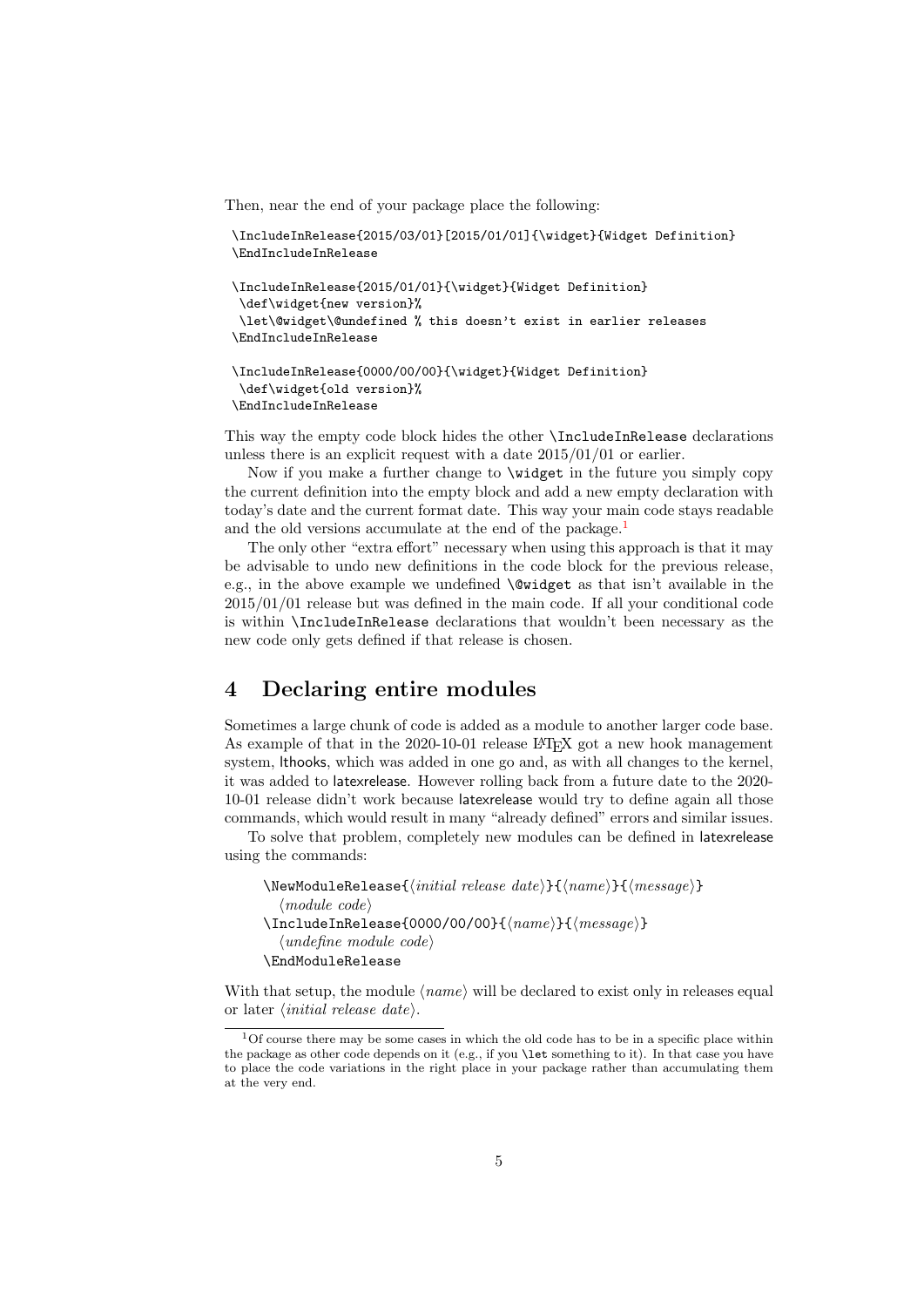If latexrelease is rolling backwards or forwards between dates after  $\langle initial$ release date⟩, then all the  $\langle module \ code \rangle$  is skipped, except when inside  $\langle Include In Release \rangle$ guards, in which case the code is applied or skipped as discussed above.

If rolling forward from a date before the module's  $\langle initial$  release date to a date after that, then all the  $\langle module \ code \rangle$  is executed to define the module, and \IncludeInRelease guards are executed accordingly, depending on the date declared and the target date.

If latexrelease is rolling back to a date before  $\langle release \ date \rangle$ , then the code in the \IncludeInRelease guard dated 0000/00/00 is executed instead to undefine the module. This guard is not ended by the usual \EndIncludeInRelease, but instead by \EndModuleRelease.

Finally, if rolling backwards or forwards between dates both before  $\langle initial$ release date⟩, the entire code between  $\langle NewModule Release \rangle$  and  $\langle EndModuleRelease \rangle$ is entirely skipped.

#### 4.1 Example

Here is an example usage of the structure described above, as it would be used in the LATEX kernel, taking lthooks as example:

```
%<*2ekernel|latexrelease>
\ExplSyntaxOn
%<latexrelease>\NewModuleRelease{2020/10/01}{lthooks}%
%<latexrelease> {The~hook~management~system}
\NewDocumentCommand \NewHook { m }
  \{ \hbox{hook\_new:n } {\#1} \}%<latexrelease>\IncludeInRelease{2021/06/01}{\AddToHook}{Long~argument}
\NewDocumentCommand \AddToHook { m o +m }
  { \hook_gput_code:nnn {#1} {#2} {#3} }
%<latexrelease>\EndIncludeInRelease
%<latexrelease>
%<latexrelease>\IncludeInRelease{2020/10/01}{\AddToHook}{Long~argument}
%<latexrelease>\NewDocumentCommand \AddToHook { m o m }
%<latexrelease> { \hook_gput_code:nnn {#1} {#2} {#3} }
%<latexrelease>\EndIncludeInRelease
%<latexrelease>
%<latexrelease>\IncludeInRelease{0000/00/00}{lthooks}{Undefine~lthooks}
%<latexrelease>\cs_undefine:N \NewHook
%<latexrelease>\cs_undefine:N \AddToHook
%<latexrelease>\EndModuleRelease
\ExplSyntaxOff
%</2ekernel|latexrelease>
```
In the example above, \NewHook is declared only once, and unchanged in the next release  $(2021/06/01$  in the example), so it has no **\IncludeInRelease** guards, and will only be defined if needed. \AddToHook, on the other hand, changed between the two releases (made up for the example; it didn't really happen) and has an \IncludeInRelease block for the current release (off docstrip guards, so it goes into the kernel too), and another for the previous release (in docstrip guards so it goes only into latexrelease).

Note that in the example above,  $\ExplSyntaxOn$  and  $\ExplSyntaxOff$  were added outside the module code because, as discussed above, sometimes the code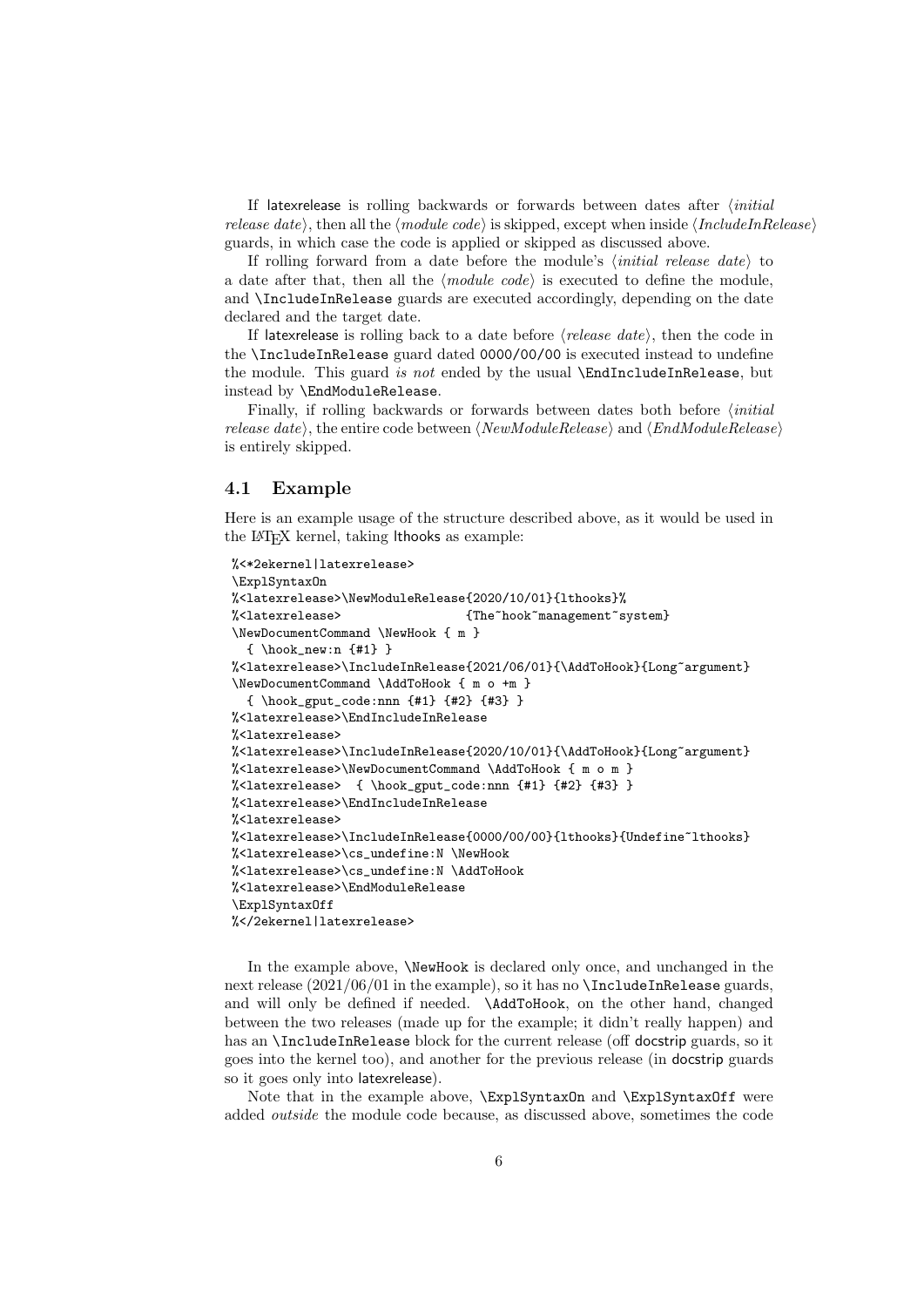outside \IncludeInRelease guards may be skipped, but not the code inside them, and in that case the catcodes would be wrong when defining the code.

# 5 fixltx2e

As noted above, prior to the 2015 LATEX release updates to the LATEX kernel were not made in the format source files but were made available in the fixltx2e package. That package is no longer needed but we generate a small package from this source that just makes a warning message but otherwise does nothing.

## 6 Implementation

We require at least a somewhat sane version of  $\mathbb{A}T\mathbb{R}X$   $2_{\varepsilon}$ . Earlier ones where really quite different from one another.

```
1 ⟨∗latexrelease⟩
```
2 \NeedsTeXFormat{LaTeX2e}[1996/06/01]

#### 6.1 Setup

\sourceLaTeXdate Store the original LATEX format version as a number in the format YYYYMMDD . This macro has to be defined conditionally, so that it isn't changed in case latexrelease.sty is reloaded, but it can't be defined in the kernel only, otherwise latexrelease.sty wouldn't work in older LAT<sub>E</sub>X due to the missing macro.

```
3 \@ifundefined{sourceLaTeXdate}{%
4 \edef\sourceLaTeXdate{%
```

```
5 \expandafter\@parse@version\fmtversion//00\@nil}}{}%
```
\IncludeInRelease These are defined in ltvers.dtx.

#### \EndIncludeInRelease

```
6 \DeclareOption*{%
7 \def\@IncludeInRelease#1[#2]{\@IncludeInRele@se{#1}}%
8 \let\requestedpatchdate\CurrentOption}
9 \DeclareOption{latest}{%
10 \let\requestedpatchdate\latexreleaseversion
11 \AtEndOfPackage{\def\requestedLaTeXdate{0}}}
12 \DeclareOption{current}{%
13 \let\requestedpatchdate\fmtversion
14 \AtEndOfPackage{\def\requestedLaTeXdate{0}}}
15 \let\requestedpatchdate\fmtversion
```
16 \ProcessOptions\relax

Sanity check options, it allows some non-legal dates but always ensures requestedLaTeXdate gets set to a number. Generate an error if there are any non digit tokens remaining after removing the //.

```
17 \def\reserved@a{%
18 \edef\requestedLaTeXdate{\the\count@}%
19 \reserved@b}
20 \def\reserved@b#1\\{%
21 \def\reserved@b{#1}%
22 \ifx\reserved@b\@empty\else
```

```
23 \PackageError{latexrelease}%
```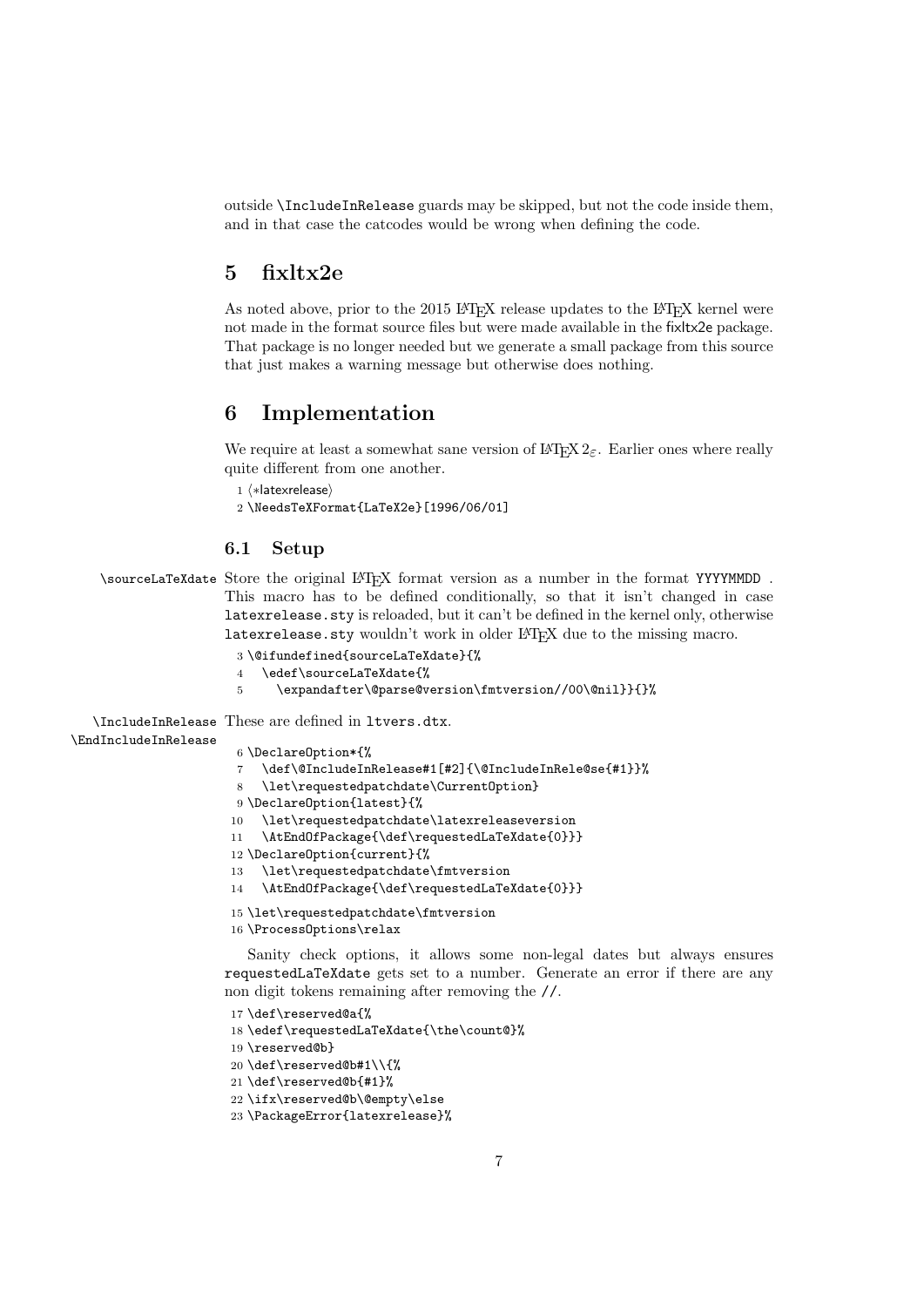```
24 {Unexpected option \requestedpatchdate}%
```

```
25 {The option must be of the form yyyy/mm/dd or yyyy-mm-dd}%
26 \fi}
```

```
27 \afterassignment\reserved@a
```

```
28 \count@\expandafter
```

```
29 \@parse@version\expandafter0\requestedpatchdate//00\@nil\\
```
less precautions needed for \fmtversion

```
30 \edef\currentLaTeXdate{%
```
\expandafter\@parse@version\fmtversion//00\@nil}

```
32 \ifnum\requestedLaTeXdate=\currentLaTeXdate
```

```
33 \PackageWarningNoLine{latexrelease}{%
```

```
34 Current format date selected, no patches applied}
```

```
35 \expandafter\endinput
```

```
36 \fi
```
A newer version of latexrelease should have been distributed with the later format.

```
37 \ifnum\currentLaTeXdate
38 >\expandafter\@parse@version\latexreleaseversion//00\@nil
39 \PackageWarningNoLine{latexrelease}{%
40 The current package is for an older LaTeX format:\MessageBreak
41 LaTeX \latexreleaseversion\space\MessageBreak
42 Obtain a newer version of this package!}
43 \expandafter\endinput
44 \fi
```
can't patch into the future, could make this an error but it has some uses to control package updates so allow for now.

```
45 \ifnum\requestedLaTeXdate
46 >\expandafter\@parse@version\latexreleaseversion//00\@nil
47 \PackageWarningNoLine{latexrelease}{%
48 The current package is for LaTeX \latexreleaseversion:\MessageBreak
49 It has no patches beyond that date\MessageBreak
50 There may be an updated version\MessageBreak
51 of this package available from CTAN}
52 \expandafter\endinput
53 \fi
```
Update the format version to the requested date.

\let\fmtversion\requestedpatchdate

\let\currentLaTeXdate\requestedLaTeXdate

### 6.2 Ignoring \_new errors when rolling back

Enforce \ExplSyntaxOn and \ExplSyntaxOff to be \relax in latexrelease if they are not yet defined. They are later restored to be undefined if needed.

\csname ExplSyntaxOn\endcsname

```
57 \csname ExplSyntaxOff\endcsname
```
Define a set of changes here, but we'll only use them later to make sure they are applied after expl3 is loaded. If loading from a rather old format, we don't have \ExplSyntaxOn yet.

```
58 \begingroup
```

```
59 \endlinechar=-1
```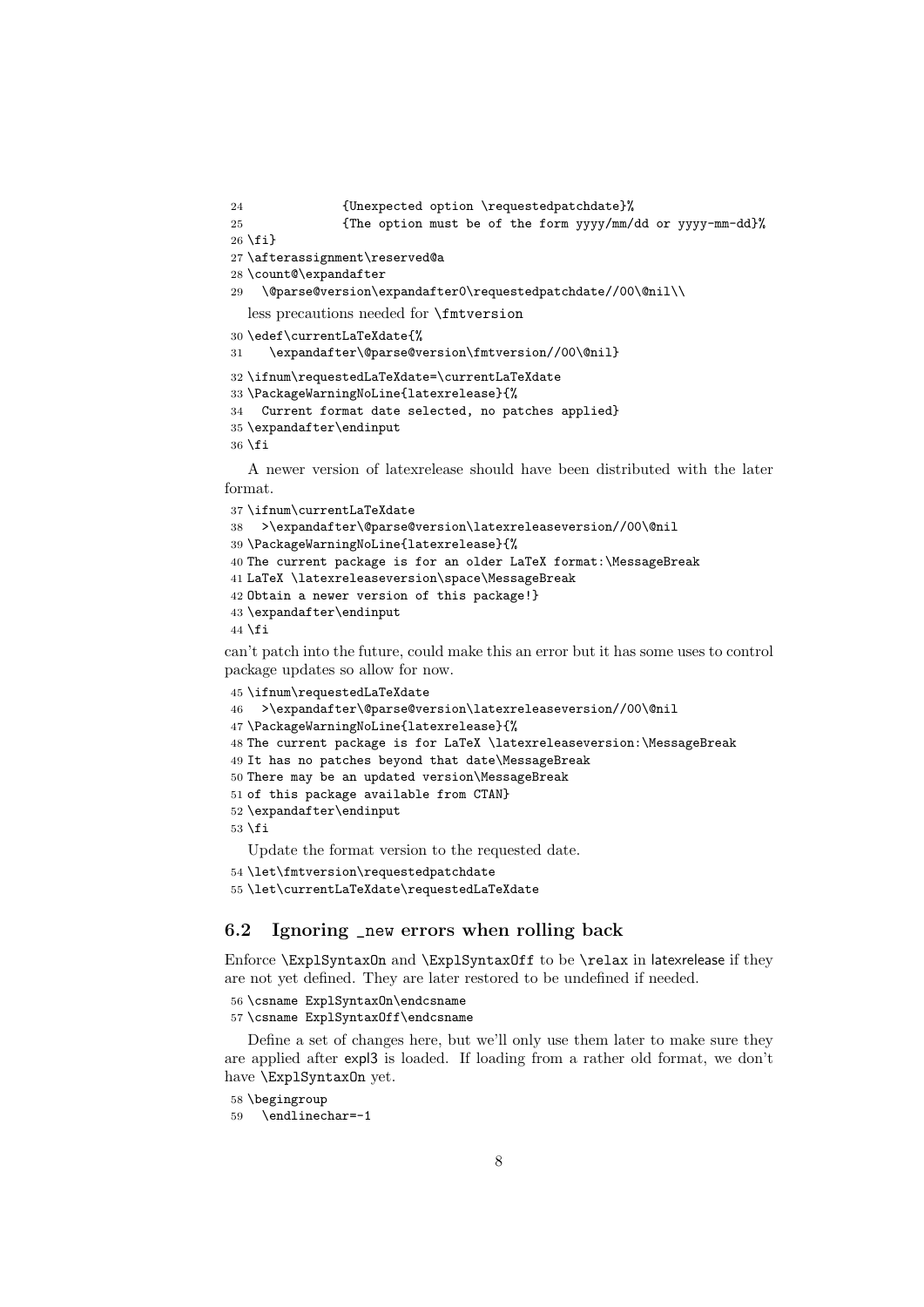```
60 \catcode95=11 \%61 \catcode58=11 % :
62 \catcode126=10 % ~
63 \catcode32=09 % <space>
64 \xdef\latexrelease@postltexpl{\unexpanded{%
65 ⟨@@=latexrelease⟩
```
First we'll define a \declarecommand that does \renewcommand if the command being defined already exists, and \newcommand otherwise.

```
66 \cs_gset_protected:Npn \@@_declare_command:w
67 { \@star@or@long \@@_declare_command:Nw }
68 \cs_gset_protected:Npn \@@_declare_command:Nw #1
69 \{ \cs_i f_exist: NTF #1 {\ renew@command } {\newline we@command } #1 }
```
Then define a version of **\e@alloc** that checks if the control sequence being defined already exists, and if so, checks if its meaning is the same as the one that would be defined with the call to \e@alloc. If both tests pass, nothing is defined to save a register. This version also takes care of setting \allocationnumber to the value it would have after the register is allocated.

```
70 \cs_gset_protected:Npn \@@_e@alloc:NnnnnN #1 #2 #3 #4 #5 #6
71 \quad \text{f}72 \cs_if_free:NTF #6
73 { \use:n }
74 {
75 \exp_after:wN \@@_e@alloc:N
76 \token_to_meaning:N #6 \scan_stop: {#2} #6
77 }
78 { \@@_e@alloc #1 {#2} {#3} {#4} {#5} #6 }
79 }
```
Walk through the meaning of the control sequence token by token, looking for the register allocation number.

```
80 \cs_gset_protected:Npn \@@_e@alloc:N #1
81 {
82 \if_int_compare:w 0 < 083 \ifint_{\text{compare}:w} 10 < 9\#1 \quad 1 \quad \ifint_{\text{compare}:w} 10 \leq 9\#1 \quad \ifint_{\text{compare}:w} 10 \leq 9\#1 \quad \ifint_{\text{compare}:w} 10 \leq 9\#1 \quad \ifint_{\text{compare}:w} 10 \leq 9\#1 \quad \ifint_{\text{compare}:w} 10 \leq 9\#1 \quad \ifint_{\text{compare}:w} 10 \leq 9\#1 \quad \ifint_{\text{compare}:w} 10 \leq 9\#1 \quad \ifint_{\text{compare}:w} 10 \leq 9\#84 \if{charcode:w " #1 1 \if{ii: \exp_stop_f:}85 \tex_afterassignment:D \@@_e@alloc:w
86 \@tempcnta #1
87 \use_i:nnn
88 \fi:
89 \use:n
90 {
91 \if_meaning:w \scan_stop: #1
92 \exp after:wN \use iv:nnnn
93 \fi:
94 \@@_e@alloc:N
95 }
96 }
```
When found, check if it is the exact same register as it would be allocated, and if it is, set \allocationnumber accordingly and exit, otherwise undefine the register and allocate from scratch.

```
97 \cs_gset_protected:Npn \@@_e@alloc:w #1 \scan_stop: #2 #3
98 {
```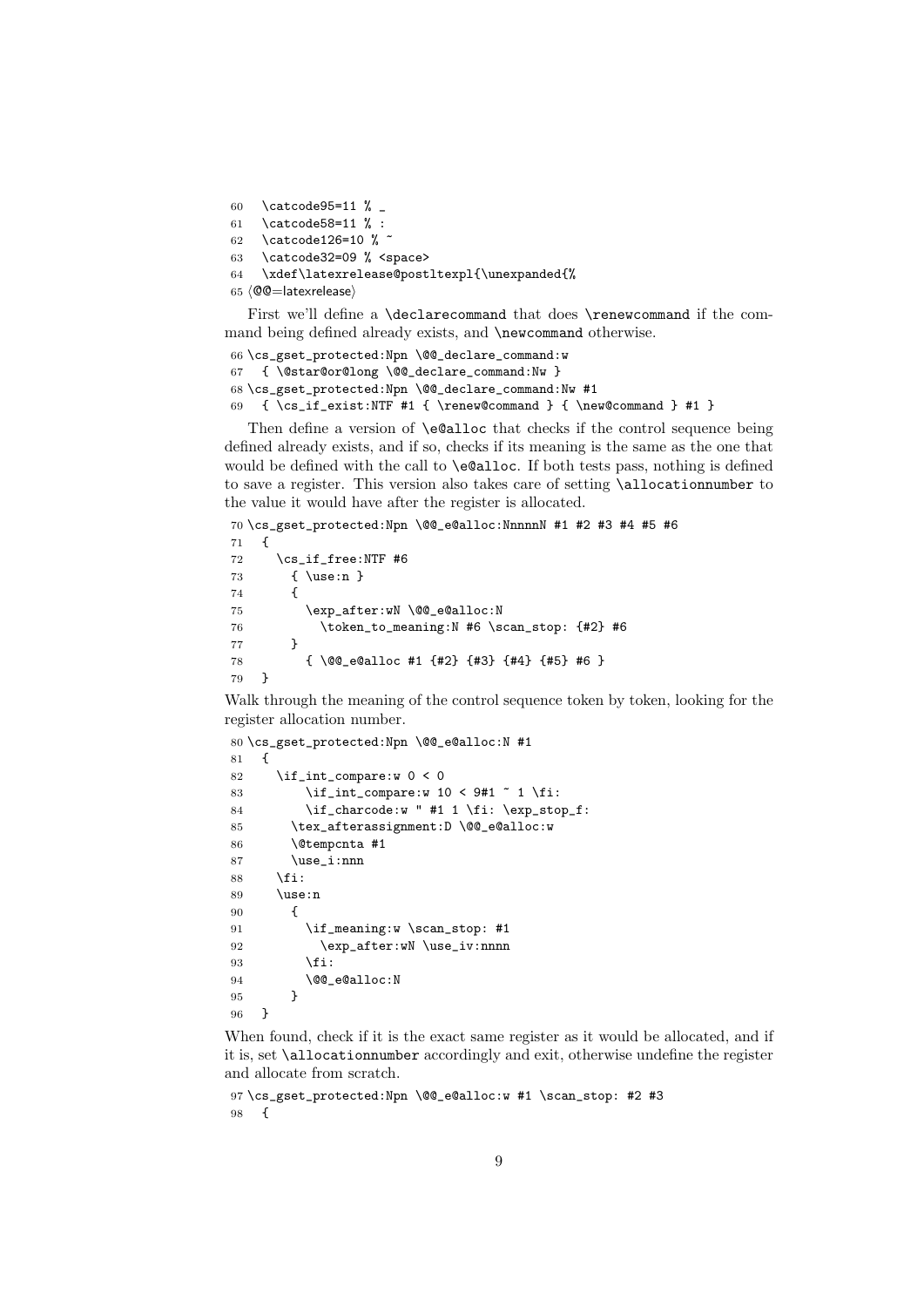```
99 \#2 \ \text{Q@tmp:w = \text{Qtemprnta}}100 \token_if_eq_meaning:NNTF #3 \@@_tmp:w
101 { \int_set_eq:NN \allocationnumber \@tempcnta \use_none:n }
102 { \cs_set_eq:NN #3 \tex_undefined:D \use:n }
103 }
```
Now create a token list to hold the list of changed commands, and define a temporary macro that will loop through the command list, store each in \1  $@Q$  restores tl. save a copy, and redefine each.

```
104 \tl_clear_new:N \l_@@_restores_tl
105 \cs_gset:Npn \@@_redefines:w #1 #2
106 \quad 5107 \quark_if_recursion_tail_stop:N #1
108 \tl_put_right:Nn \l_@@_restores_tl {#1}
109 \cs_set_eq:cN { @@_ \cs_to_str:N #1 } #1
110 \cs_set_eq:NN #1 #2
111 \@@_redefines:w
112 - \lambda
```
The redefinitions below are needed because:

- \\_\_kernel\_chk\_if\_free\_cs:N This function is used ubiquitously in the l3kernel to check if a control sequence is definable, and give an error otherwise (similar to \@ifdefinable). Making it a no-op is enough for most cases (except when defining new registers);
- \e@alloc In the case of new registers, we waste an allocation number if we do \new\meta {thing} in a register that's already allocated, so the redefinition of \e@alloc checks if the new register is really necessary. This code does not clear the register, which might cause problems in the future, if a register is allocated but not properly cleared before using;
- \\_\_kernel\_msg\_error:nnx This command is used to error on already defined scan marks. Just making the error do nothing is enough, as no action is taken in that case;
- \msg\_new:nnnn Used to define new messages. Making it \_gset is enough. Other msg commands like \msg\_new:nnn and \\_\_kernel\_msg\_new:nnn(n) are defined in terms of \msg\_new:nnnn, so there is no need to change the other ones;
- \NewDocumentCommand Used to define user-level commands in the kernel. Making it equal to \DeclareDocumentCommand solves the problem;

\newcommand Same as above.

And here we go:

- 113 \@@\_redefines:w
- 114 \\_\_kernel\_chk\_if\_free\_cs:N \use\_none:n
- 115 \e@alloc \@@\_e@alloc:NnnnnN
- 116 \\_\_kernel\_msg\_error:nnx \use\_none:nnn
- 117 \msg\_new:nnnn \msg\_gset:nnnn
- 118 % \NewDocumentCommand \DeclareDocumentCommand % after ltcmd.dtx
- 119 \newcommand \@@\_declare\_command:w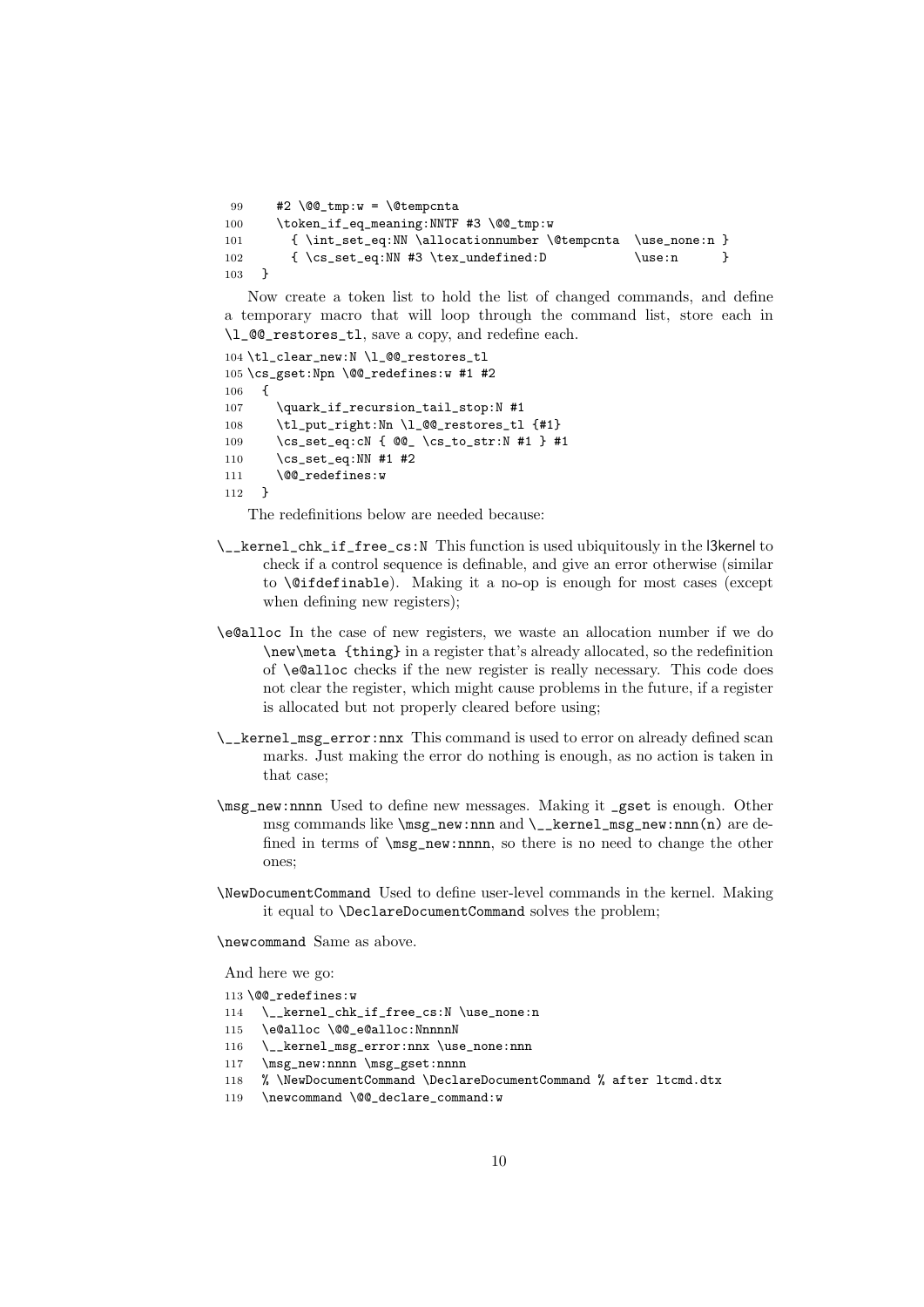Temp addition . . .

```
120 \__kernel_msg_error:nnn \use_none:nnn % needed while redirect for kernel msgs doesn't wor
```

```
121 \q_recursion_tail \q_recursion_tail
```
\q\_recursion\_stop

Finally, redirect the error thrown by **\NewHook** to nowhere so it can be safely reused (the hook isn't redeclared if it already exists).

\msg\_redirect\_name:nnn { hooks } { exists } { none }

Now a one-off for ltcmd.dtx: we need to make \NewDocumentCommand not complain on an already existing command, but it has to be done after \NewDocumentCommand is defined, so this is separate from the \latexrelease@postltexpl actions above:

```
124 \cs_gset_protected:Npn \latexrelease@postltcmd
125 {
126 \@@_redefines:w
127 \NewDocumentCommand \DeclareDocumentCommand
128 \q_recursion_tail \q_recursion_tail
129 \q_recursion_stop
130 }
131 }}%
132 \endgroup
133 ⟨/latexrelease⟩
```
### 6.3 Undoing the temp modifications

If \ExplSyntaxOn exists (defined and not equal \relax), then use the expl3 restore code, otherwise restore \ExplSyntaxOn and \ExplSyntaxOff to be undefined.

```
134 ⟨∗latexrelease-finish⟩
135 \@ifundefined{ExplSyntaxOn}%
136 {\let\ExplSyntaxOn\@undefined
137 \let\ExplSyntaxOff\@undefined
138 \@gobble}%
139 {\ExplSyntaxOn
140 \@firstofone}%
```

```
141 {%
```
Now just loop through the list of redefined commands and restore their previous meanings.

```
142 \tl_map_inline:Nn \l_@@_restores_tl
143 {
144 \cs_set_eq:Nc #1 { @@_ \cs_to_str:N #1 }
145 \cs_undefine:c { @Q \ \csc_1x : N \#1 }
146 }
147 \tl_clear:N \l_@@_restores_tl
   And restore the hook error message.
148 \msg_redirect_name:nnn { hooks } { exists } { }
```

```
149 \langle \mathbb{Q} \mathbb{Q} = \rangle150 \ExplSyntaxOff}%
151 ⟨/latexrelease-finish⟩
```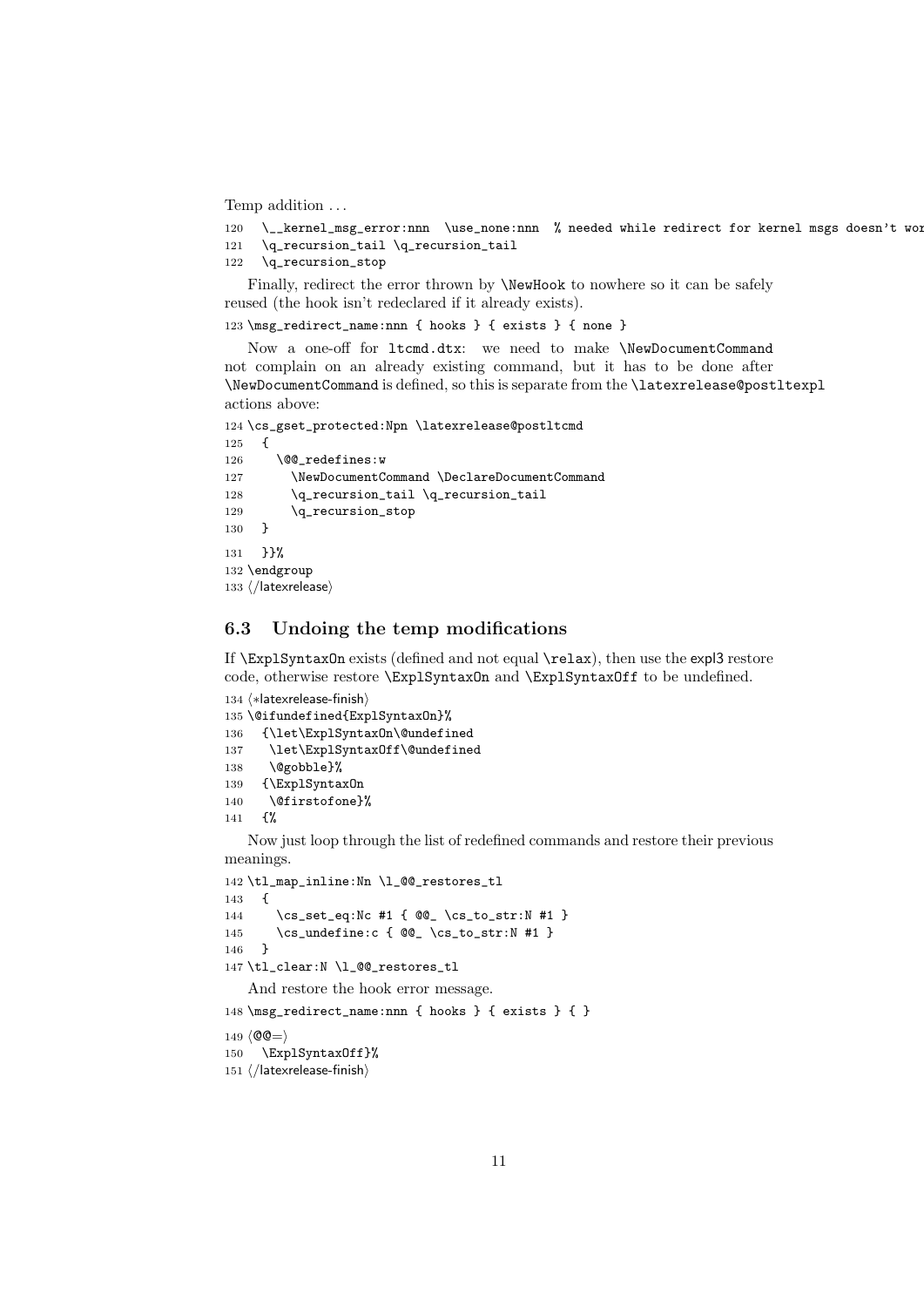### 6.4 Individual Changes

The code for each change will be inserted at this point, extracted from the kernel source files.

#### 6.5 fixltx2e

Generate a stub fixltx2e package:

```
152 ⟨∗fixltx2e⟩
153 \IncludeInRelease{2015/01/01}{\fixltxe}{Old fixltx2e package}
154 \NeedsTeXFormat{LaTeX2e}
155 \PackageWarningNoLine{fixltx2e}{%
156 fixltx2e is not required with releases after 2015\MessageBreak
157 All fixes are now in the LaTeX kernel.\MessageBreak
158 See the latexrelease package for details}
159 \EndIncludeInRelease
160 \IncludeInRelease{0000/00/00}{\fixltxe}{Old fixltx2e package}
161 \def\@outputdblcol{%
162 \if@firstcolumn
163 \global\@firstcolumnfalse
164 \global\setbox\@leftcolumn\copy\@outputbox
165 \splitmaxdepth\maxdimen
166 \vbadness\maxdimen
167 \setbox\@outputbox\vbox{\unvbox\@outputbox\unskip}%
168 \setbox\@outputbox\vsplit\@outputbox to\maxdimen
169 \toks@\expandafter{\topmark}%
170 \xdef\@firstcoltopmark{\the\toks@}%
171 \toks@\expandafter{\splitfirstmark}%
172 \xdef\@firstcolfirstmark{\the\toks@}%
173 \ifx\@firstcolfirstmark\@empty
174 \global\let\@setmarks\relax
175 \else
176 \gdef\@setmarks{%
177 \let\firstmark\@firstcolfirstmark
178 \let\topmark\@firstcoltopmark}%
179 \fi
180 \else
181 \global\@firstcolumntrue
182 \setbox\@outputbox\vbox{%
183 \hb@xt@\textwidth{%
184 \hb@xt@\columnwidth{\box\@leftcolumn \hss}%
185 \hfil
186 {\normalcolor\vrule \@width\columnseprule}%
187 \hfil
188 \hb@xt@\columnwidth{\box\@outputbox \hss}}}%
189 \@combinedblfloats
190 \@setmarks
191 \@outputpage
192 \begingroup
193 \@dblfloatplacement
194 \@startdblcolumn
195 \@whilesw\if@fcolmade \fi{\@outputpage\@startdblcolumn}%
196 \endgroup
197 \fi}
```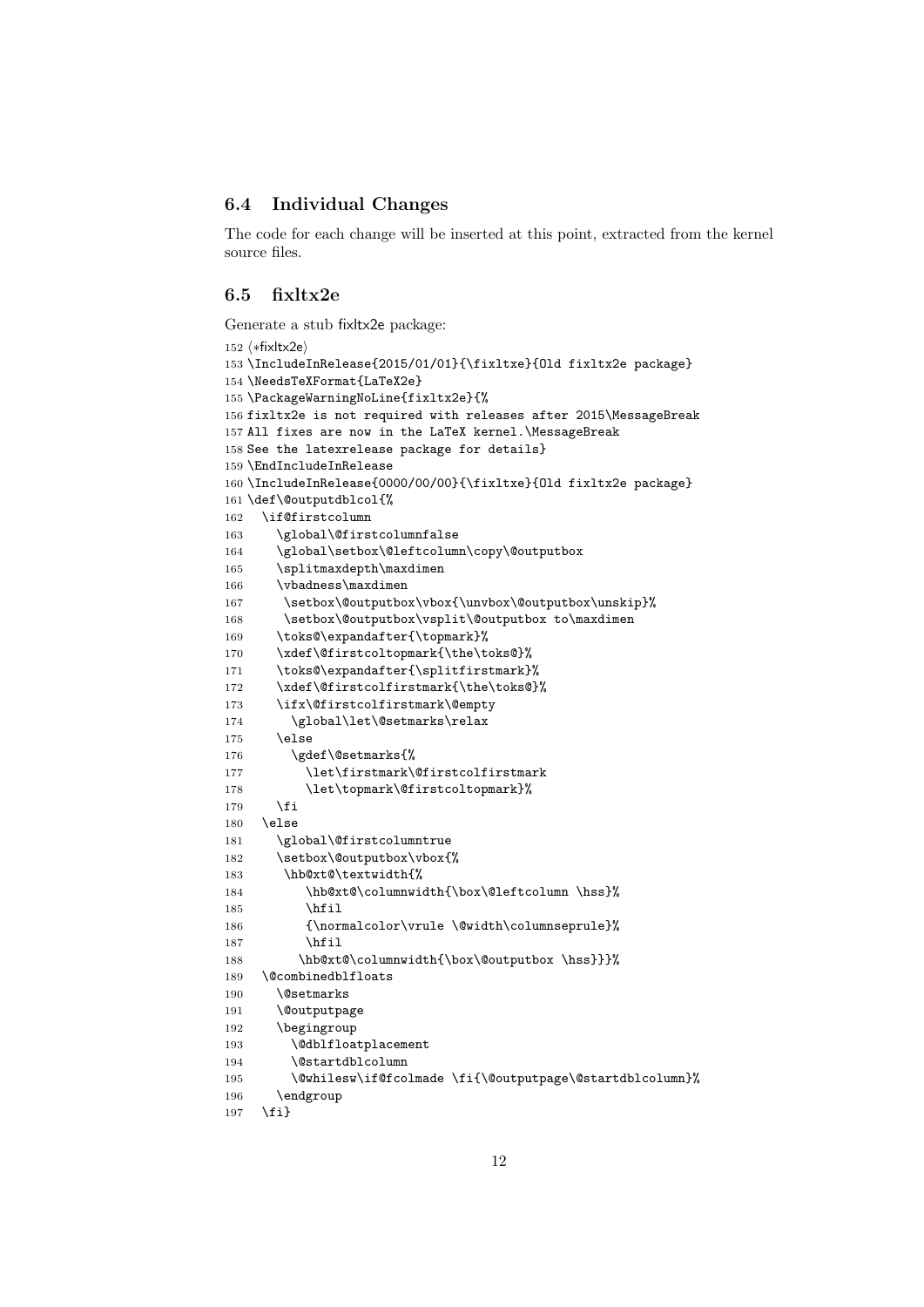```
199 \if@twocolumn
200 \@endfloatbox
201 \ifnum\@floatpenalty <\z@
202 \Clargefloatcheck
203 \global\dp\@currbox1sp %
204 \@cons\@currlist\@currbox
205 \ifnum\@floatpenalty <-\@Mii
206 \penalty -\@Miv
207 \@tempdima\prevdepth
208 \vbox{}%
209 \prevdepth\@tempdima
210 \penalty\@floatpenalty
211 \else
212 \vadjust{\penalty -\@Miv \vbox{}\penalty\@floatpenalty}\@Esphack
213 \qquad \qquad \fi
214 \fi
215 \else
216 \end@float
217 \ifmmode \big\vert \fi
218 }
219 \def\@testwrongwidth #1{%
220 \ifdim\dp#1=\f@depth
221 \else
222 \global\@testtrue
223 \fi}
224 \let\f@depth\z@
225 \def\@dblfloatplacement{\global\@dbltopnum\c@dbltopnumber
226 \global\@dbltoproom \dbltopfraction\@colht
227 \@textmin \@colht
228 \advance \@textmin -\@dbltoproom
229 \@fpmin \dblfloatpagefraction\textheight
230 \@fptop \@dblfptop
231 \@fpsep \@dblfpsep
232 \@fpbot \@dblfpbot
233 \def\f@depth{1sp}}
234 \def \@doclearpage {%
235 \ifvoid\footins
236 \setbox\@tempboxa\vsplit\@cclv to\z@ \unvbox\@tempboxa
237 \setbox\@tempboxa\box\@cclv
238 \xdef\@deferlist{\@toplist\@botlist\@deferlist}%
239 \global \let \@toplist \@empty
240 \global \let \@botlist \@empty
241 \global \@colroom \@colht
242 \ifx \@currlist\@empty
243 \else
244 \\completexerr{Float(s) lost}\complete
245 \global \let \@currlist \@empty
246 \setminusfi
247 \@makefcolumn\@deferlist
248 \@whilesw\if@fcolmade \fi{\@opcol\@makefcolumn\@deferlist}%
249 \if@twocolumn
250 \if@firstcolumn
251 \xdef\@deferlist{\@dbltoplist\@deferlist}%
```
198 \def\end@dblfloat{%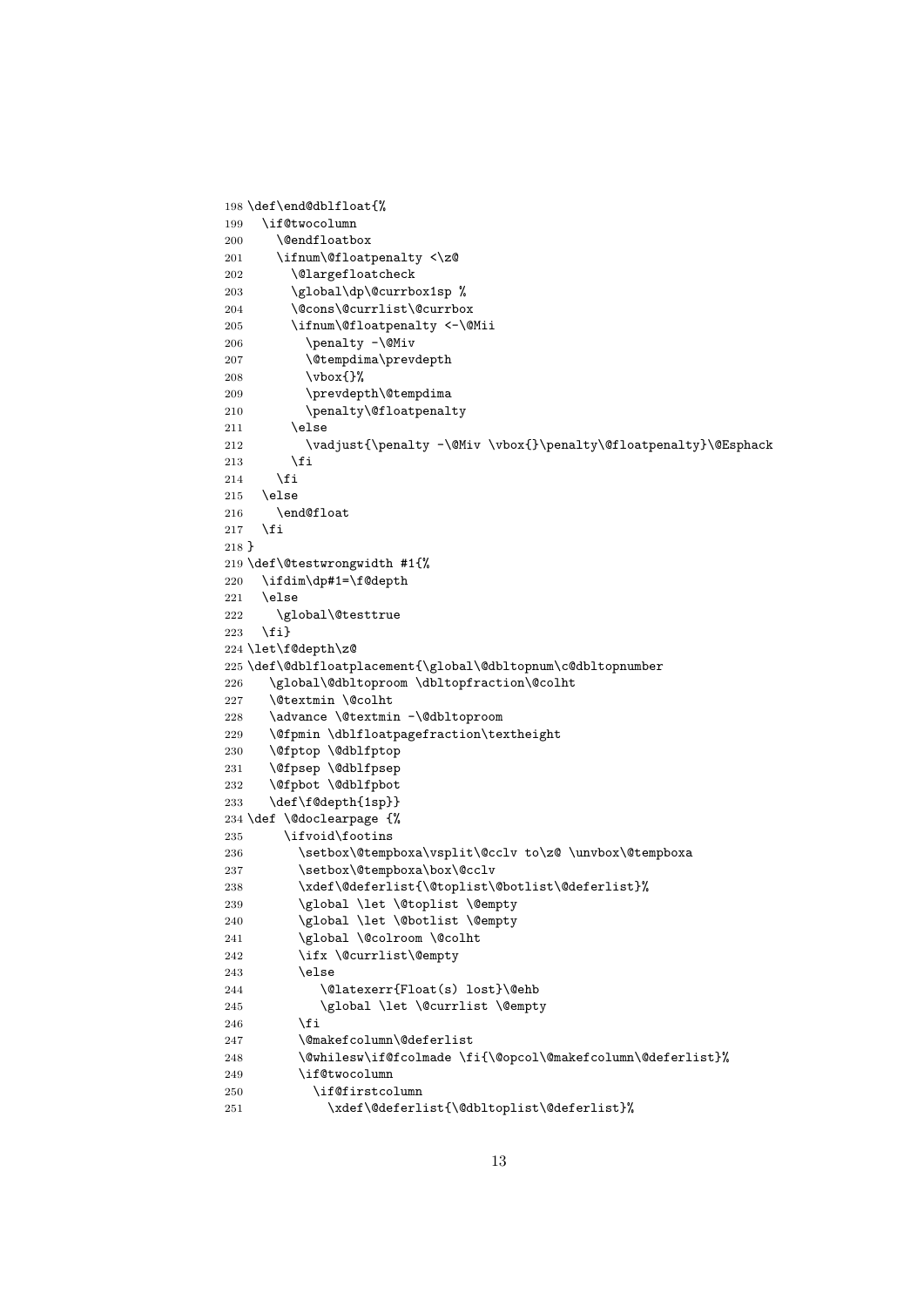```
252 \global \let \@dbltoplist \@empty
253 \global \@colht \textheight
254 \begingroup
255 \@dblfloatplacement
256 \@makefcolumn\@deferlist
257 \@whilesw\if@fcolmade \fi{\@outputpage
258 \@makefcolumn\@deferlist}%
259 \endgroup
260 \else
261 \vbox{}\clearpage
262 \qquad \qquad \text{ifi}263 \setminusfi
264 \ifx\@deferlist\@empty \else\clearpage \fi
265 \else
266 \setbox\@cclv\vbox{\box\@cclv\vfil}%
267 \@makecol\@opcol
268 \clearpage
269 \forallfi
270 }
271 \def \@startdblcolumn {%
272 \@tryfcolumn \@deferlist
273 \if@fcolmade
274 \else
275 \begingroup
276 \let \reserved@b \@deferlist
277 \global \let \@deferlist \@empty
278 \let \@elt \@sdblcolelt
279 \reserved@b
280 \endgroup
281 \fi
282 }
283 \def\@addtonextcol{%
284 \begingroup
285 \@insertfalse
286 \@setfloattypecounts
287 \ifnum \@fpstype=8
288 \else
289 \ifnum \@fpstype=24
290 \else
291 \@flsettextmin
292 \@reqcolroom \ht\@currbox
293 \advance \@reqcolroom \@textmin
294 \ifdim \@colroom>\@reqcolroom
295 \@flsetnum \@colnum
296 \ifnum\@colnum>\z@
297 \@bitor\@currtype\@deferlist
298 \@testwrongwidth\@currbox
299 \if@test
300 \else
301 \@addtotoporbot
302 \qquad \qquad \text{if}303 \overrightarrow{fi}304 \overline{\text{1}}305 \fi
```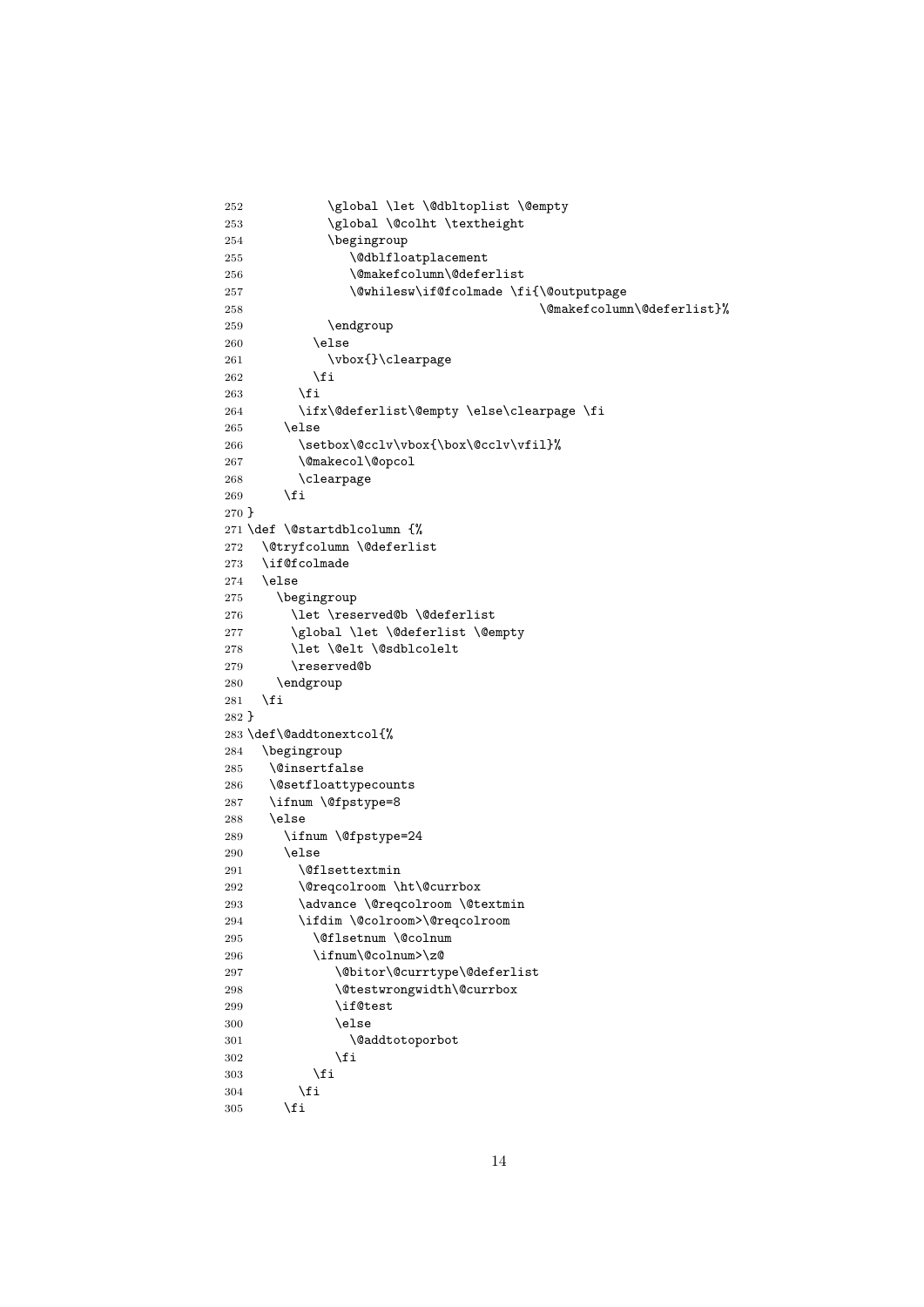```
306 \fi
307 \if@insert
308 \else
309 \@cons\@deferlist\@currbox
310 \foralli
311 \endgroup
312 }
313 \def\@addtodblcol{%
314 \begingroup
315 \@insertfalse
316 \@setfloattypecounts
317 \@getfpsbit \tw@
318 \ifodd\@tempcnta
319 \@flsetnum \@dbltopnum
320 \ifnum \@dbltopnum>\z@
321 \@tempswafalse
322 \ifdim \@dbltoproom>\ht\@currbox
323 \@tempswatrue
324 \else
325 \ifnum \@fpstype<\sixt@@n
326 \dvance \@dbltoproom \@textmin
327 \ifdim \@dbltoproom>\ht\@currbox
328 \@tempswatrue
329 \qquad \qquad \text{ifi}330 \advance \@dbltoproom -\@textmin
331 \fi
332 \setminusfi
333 \if@tempswa
334 \@bitor \@currtype \@deferlist
335 \@testwrongwidth\@currbox
336 \if@test
337 \else
338 \@tempdima -\ht\@currbox
339 \advance\@tempdima
340 -\ifx \@dbltoplist\@empty \dbltextfloatsep \else
341 \dblfloatsep \fi
342 \global \advance \@dbltoproom \@tempdima
343 \global \advance \@colht \@tempdima
344 \global \advance \@dbltopnum \m@ne
345 \@cons \@dbltoplist \@currbox
346 \@inserttrue
347 \fi
348 \fi
349 \fi
350 \fi
351 \if@insert
352 \else
353 \@cons\@deferlist\@currbox
354 \fi
355 \endgroup
356 }
357 \def \@addtocurcol {%
358 \@insertfalse
359 \@setfloattypecounts
```

```
15
```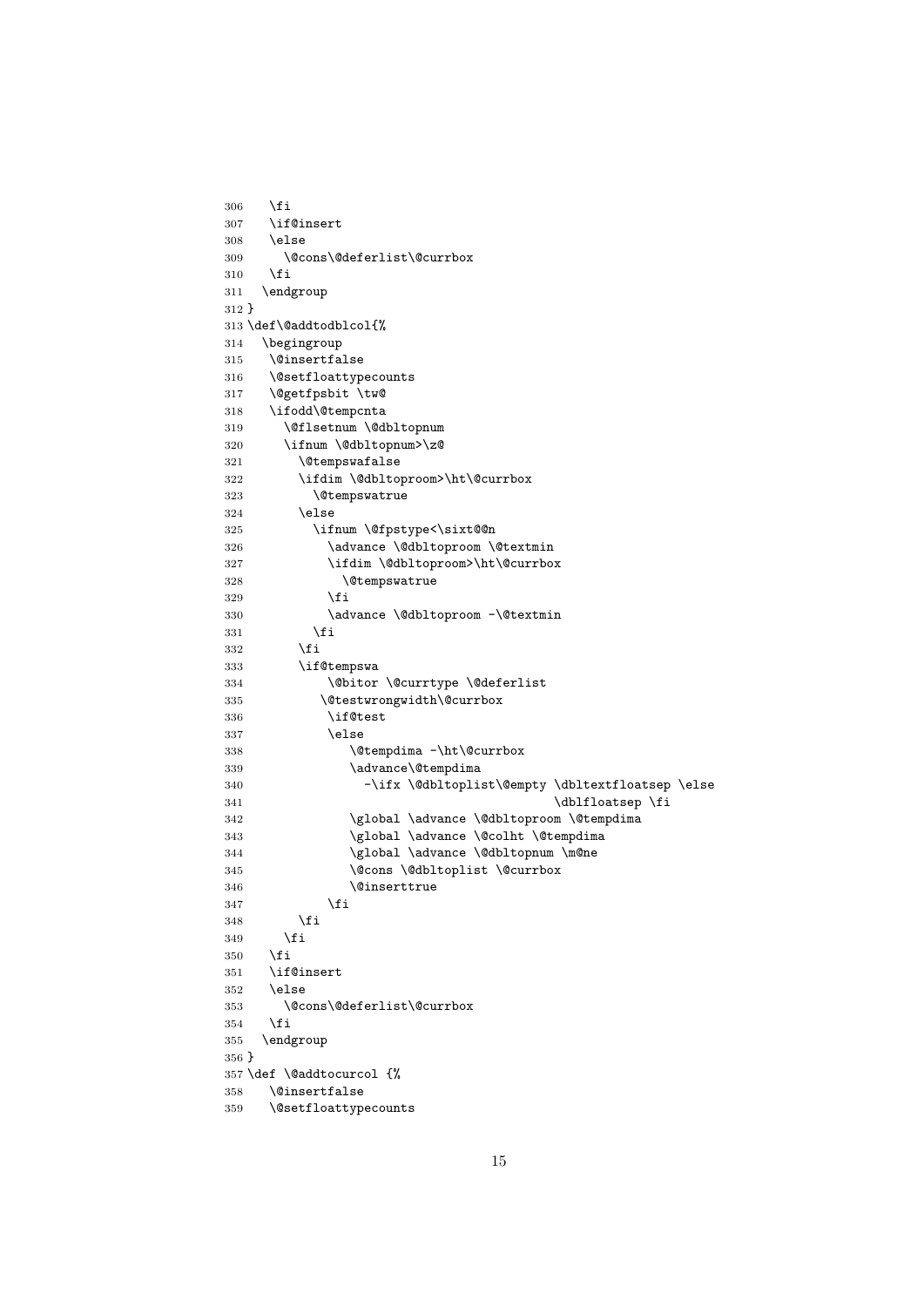```
360 \ifnum \@fpstype=8
361 \else
362 \ifnum \@fpstype=24
363 \else
364 \@flsettextmin
365 \advance \@textmin \@textfloatsheight
366 \@reqcolroom \@pageht
367 \ifdim \@textmin>\@reqcolroom
368 \@reqcolroom \@textmin
369 \fi
370 \advance \@reqcolroom \ht\@currbox
371 \ifdim \@colroom>\@reqcolroom
372 \@flsetnum \@colnum
373 \ifnum \@colnum>\z@
374 \@bitor\@currtype\@deferlist
375 \@testwrongwidth\@currbox
376 \if@test
377 \else
378 \@bitor\@currtype\@botlist
379 \if@test
380 \@addtobot
381 \bigcap382 \ifodd \count\@currbox
383 \dvance \@reqcolroom \intextsep
384 \ifdim \@colroom>\@reqcolroom
385 \global \advance \@colnum \m@ne
386 \global \advance \@textfloatsheight \ht\@currbox
387 \global \advance \@textfloatsheight 2\intextsep
388 \@cons \@midlist \@currbox
389 \if@nobreak
390 \nobreak
391 \@nobreakfalse
392 \everypar{}%
393 \else
394 addpenalty \interlinepenalty
395 \qquad \qquad \text{if }396 \vskip \intextsep
397 \box\@currbox
398 \penalty\interlinepenalty
399 \vskip\intextsep
400 \ifnum\outputpenalty <-\@Mii \vskip -\parskip\fi
401 \outputpenalty \z@
402 \@inserttrue
403 \overline{\phantom{a}} 11404 \qquad \qquad \text{If i}405 \if@insert
406 \else
407 \@addtotoporbot
408 \overline{\phantom{a}} \overline{\phantom{a}}409 \qquad \qquad \text{if }410 \overline{\text{1}}411 \fi
412 \fi
413 \fi
```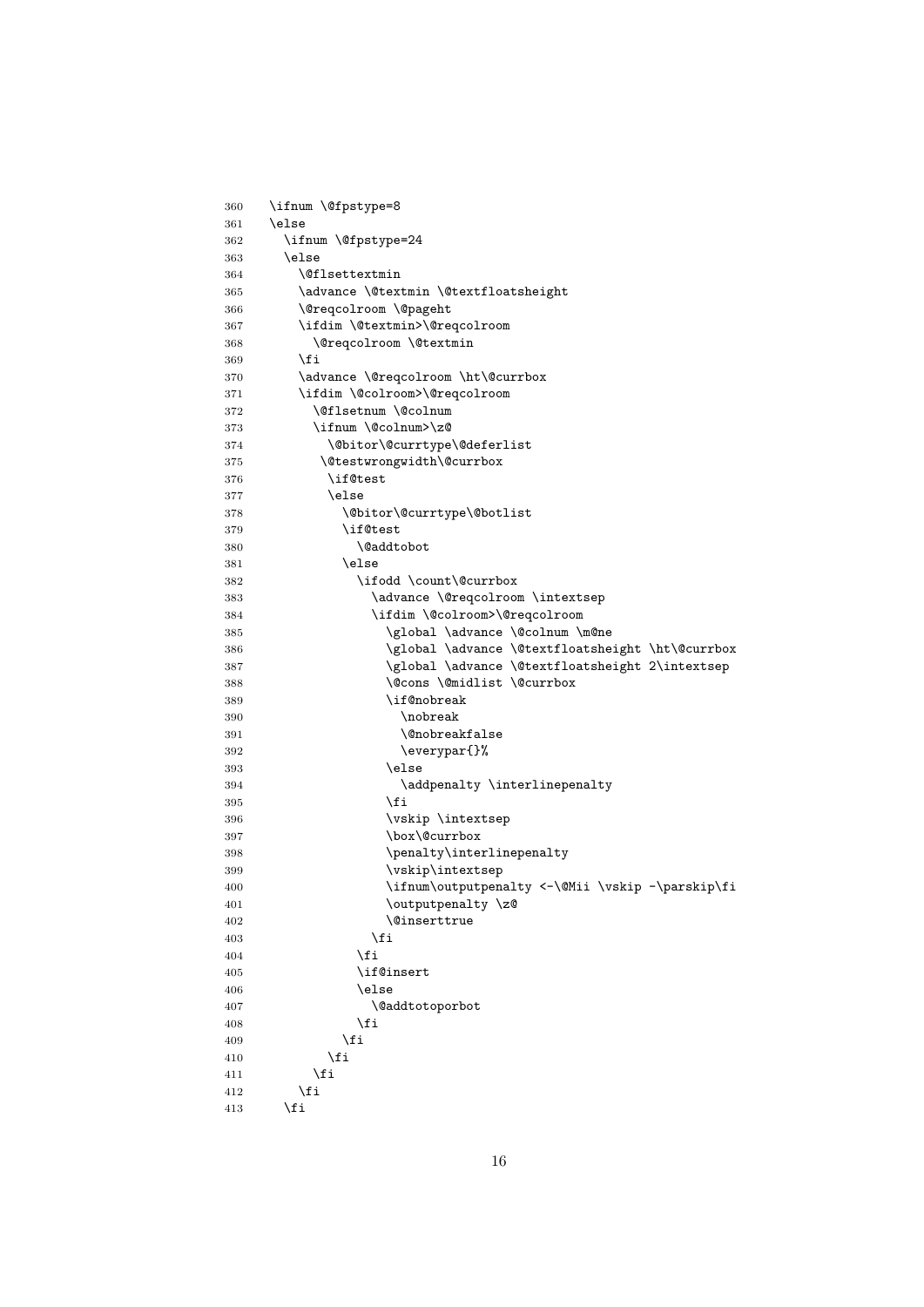```
414 \fi
415 \if@insert
416 \else
417 \@resethfps
418 \@cons\@deferlist\@currbox
419 \{f_i\}420 }
421 \def\@xtryfc #1{%
422 \@next\reserved@a\@trylist{}{}%
423 \@currtype \count #1%
424 \divide\@currtype\@xxxii
425 \multiply\@currtype\@xxxii
426 \@bitor \@currtype \@failedlist
427 \@testfp #1%
428 \@testwrongwidth #1%
429 \ifdim \ht #1>\@colht
430 \@testtrue
431 \fi
432 \if@test
433 \@cons\@failedlist #1%
434 \else
435 \@ytryfc #1%
436 \fi}
437 \def\@ztryfc #1{%
438 \@tempcnta\count #1%
439 \divide\@tempcnta\@xxxii
440 \multiply\@tempcnta\@xxxii
441 \@bitor \@tempcnta {\@failedlist \@flfail}%
442 \@testfp #1%
443 \@testwrongwidth #1%
444 \@tempdimb\@tempdima
445 \advance\@tempdimb\ht #1%
446 \advance\@tempdimb\@fpsep
447 \ifdim \@tempdimb >\@colht
448 \@testtrue
449 \fi
450 \if@test
451 \@cons\@flfail #1%
452 \else
453 \@cons\@flsucceed #1%
454 \@tempdima\@tempdimb
455 \fi}
456 \def\@{\spacefactor\@m{}}
457 \def\@tempa#1#2{#1#2\relax}
458 \ifx\setlength\@tempa
459 \def\setlength#1#2{#1 #2\relax}
460 \fi
461 \def\addpenalty#1{%
462 \ifvmode
463 \if@minipage
464 \else
465 \if@nobreak
466 \else
467 \ifdim\lastskip=\z@
```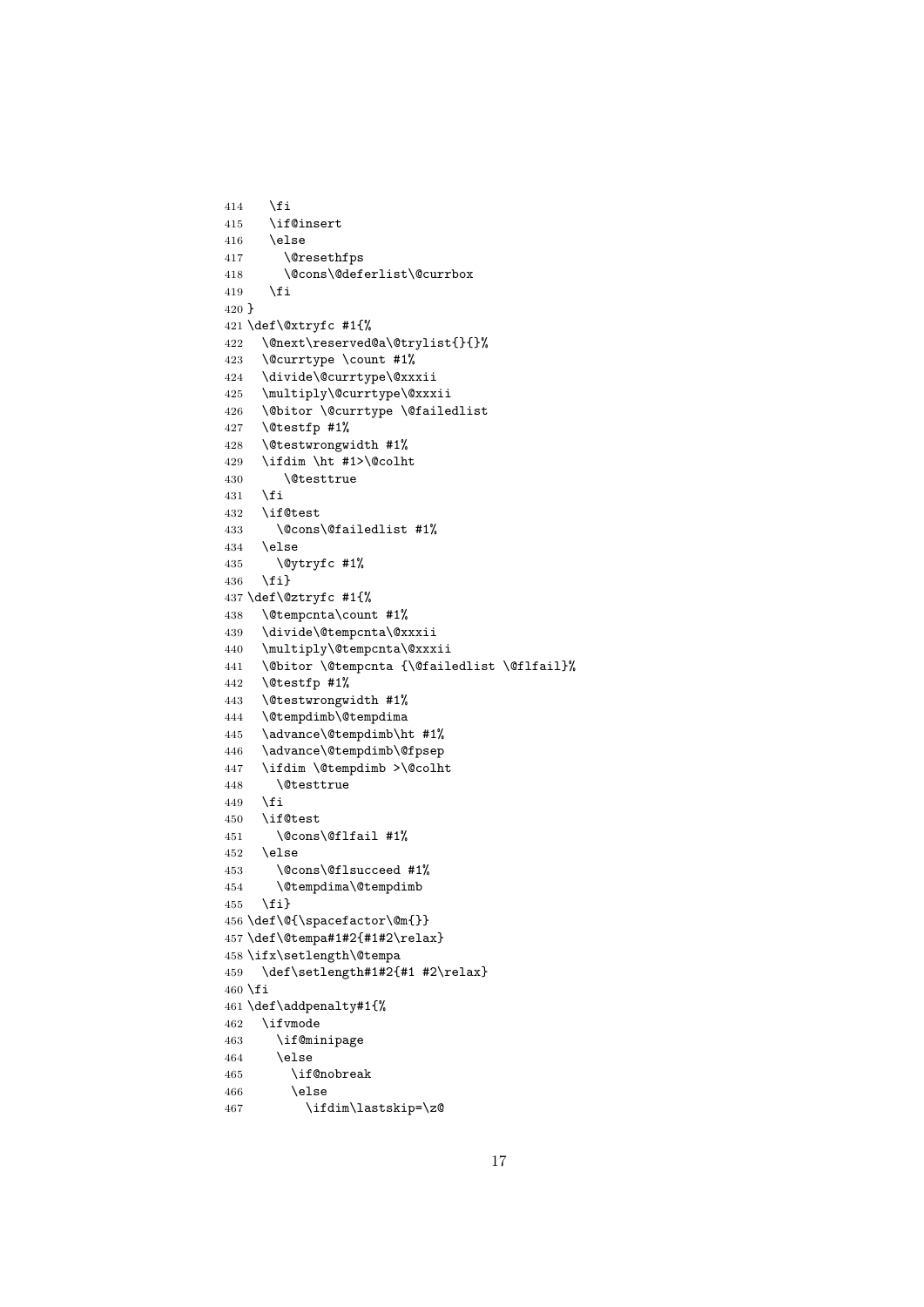```
468 \penalty#1\relax
469 \else
470 \@tempskipb\lastskip
471 \begingroup
472 \dvance \@tempskipb
473 \ifdim\prevdepth>\maxdepth\maxdepth\else
474 \ifdim \preceq = -\@m\p0 \zeta \leq -\leq \else475 \fi
476 \vskip -\@tempskipb
477 \penalty#1%
478 \vskip\@tempskipb
479 \endgroup
480 \vskip -\@tempskipb
481 \vskip \@tempskipb
482 \overline{1}483 \fi
484 \fi
485 \else
486 \@noitemerr
487 \fi}
488 \def\@fnsymbol#1{%
489 \ifcase#1\or \TextOrMath\textasteriskcentered *\or
490 \TextOrMath \textdagger \dagger\or
491 \TextOrMath \textdaggerdbl \ddagger \or
492 \TextOrMath \textsection \mathsection\or
493 \TextOrMath \textparagraph \mathparagraph\or
494 \TextOrMath \textbardbl \|\or
495 \TextOrMath {\textasteriskcentered\textasteriskcentered}{**}\or
496 \TextOrMath {\textdagger\textdagger}{\dagger\dagger}\or
497 \TextOrMath {\textdaggerdbl\textdaggerdbl}{\ddagger\ddagger}\else
498 \@ctrerr \fi
499 }
500 \begingroup\expandafter\expandafter\expandafter\endgroup
501 \expandafter\ifx\csname eTeXversion\endcsname\relax
502 \DeclareRobustCommand\TextOrMath{%
503 \ifmmode \expandafter\@secondoftwo
504 \else \expandafter\@firstoftwo \fi}
505 \protected@edef\TextOrMath#1#2{\TextOrMath{#1}{#2}}
506 \else
507 \protected\expandafter\def\csname TextOrMath\space\endcsname{%
508 \ifmmode \expandafter\@secondoftwo
509 \else \expandafter\@firstoftwo \fi}
510 \edef\TextOrMath#1#2{%
511 \expandafter\noexpand\csname TextOrMath\space\endcsname
512 {#1}{#2}}
513 \fi
514 \def\@esphack{%
515 \relax
516 \ifhmode
517 \spacefactor\@savsf
518 \ifdim\@savsk>\z@
519 \nobreak \hskip\z@skip % <------
520 \ignorespaces
521 \fi
```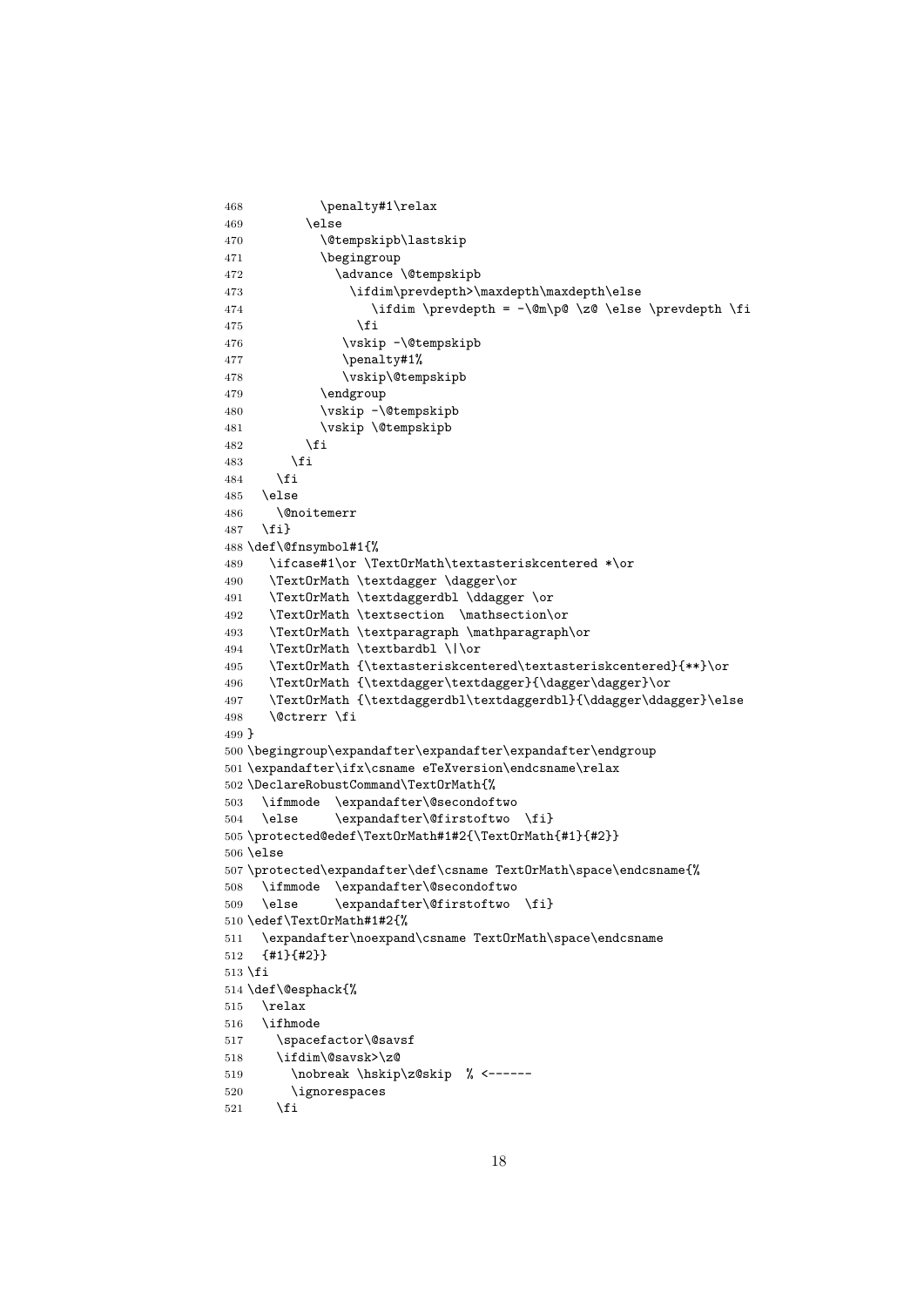```
522 \fi}
523 \def\@Esphack{%
524 \relax
525 \ifhmode
526 \spacefactor\@savsf
527 \ifdim\@savsk>\z@
528 \nobreak \hskip\z@skip % <------
529 \@ignoretrue
530 \ignorespaces
531 \fi
532 \quad \text{if }533 \DeclareRobustCommand\em
534 {\@nomath\em \ifdim \fontdimen\@ne\font >\z@
535 \eminnershape \else \itshape \fi}
536 \def\eminnershape{\upshape}
537 \DeclareRobustCommand*\textsubscript[1]{%
538 \@textsubscript{\selectfont#1}}
539 \def\@textsubscript#1{%
540 {\m0\th} \ensuremath{_{\mbox{\fontsize\sf@size\z@#1}}}}}
541 \def\@DeclareMathSizes #1#2#3#4#5{%
542 \@defaultunits\dimen@ #2pt\relax\@nnil
543 \if $#3$%
544 \expandafter\let\csname S@\strip@pt\dimen@\endcsname\math@fontsfalse
545 \else
546 \@defaultunits\dimen@ii #3pt\relax\@nnil
547 \@defaultunits\@tempdima #4pt\relax\@nnil
548 \@defaultunits\@tempdimb #5pt\relax\@nnil
549 \toks@{#1}%
550 \expandafter\xdef\csname S@\strip@pt\dimen@\endcsname{%
551 \gdef\noexpand\tf@size{\strip@pt\dimen@ii}%
552 \gdef\noexpand\sf@size{\strip@pt\@tempdima}%
553 \gdef\noexpand\ssf@size{\strip@pt\@tempdimb}%
554 \the\toks@
555 }%
556 \fi
557 }
558 \providecommand*\MakeRobust[1]{%
559 \@ifundefined{\expandafter\@gobble\string#1}{%
560 \@latex@error{The control sequence '\string#1' is undefined!%
561 \MessageBreak There is nothing here to make robust}%
562 \@eha
563 }%
564 {%
565 \@ifundefined{\expandafter\@gobble\string#1\space}%
566 {%
567 \expandafter\let\csname
568 \expandafter\@gobble\string#1\space\endcsname=#1%
569 \edef\reserved@a{\string#1}%
570 \def\reserved@b{#1}%
571 \edef\reserved@b{\expandafter\strip@prefix\meaning\reserved@b}%
572 \edef#1{%
573 \ifx\reserved@a\reserved@b
574 \noexpand\x@protect\noexpand#1%
575 \fi
```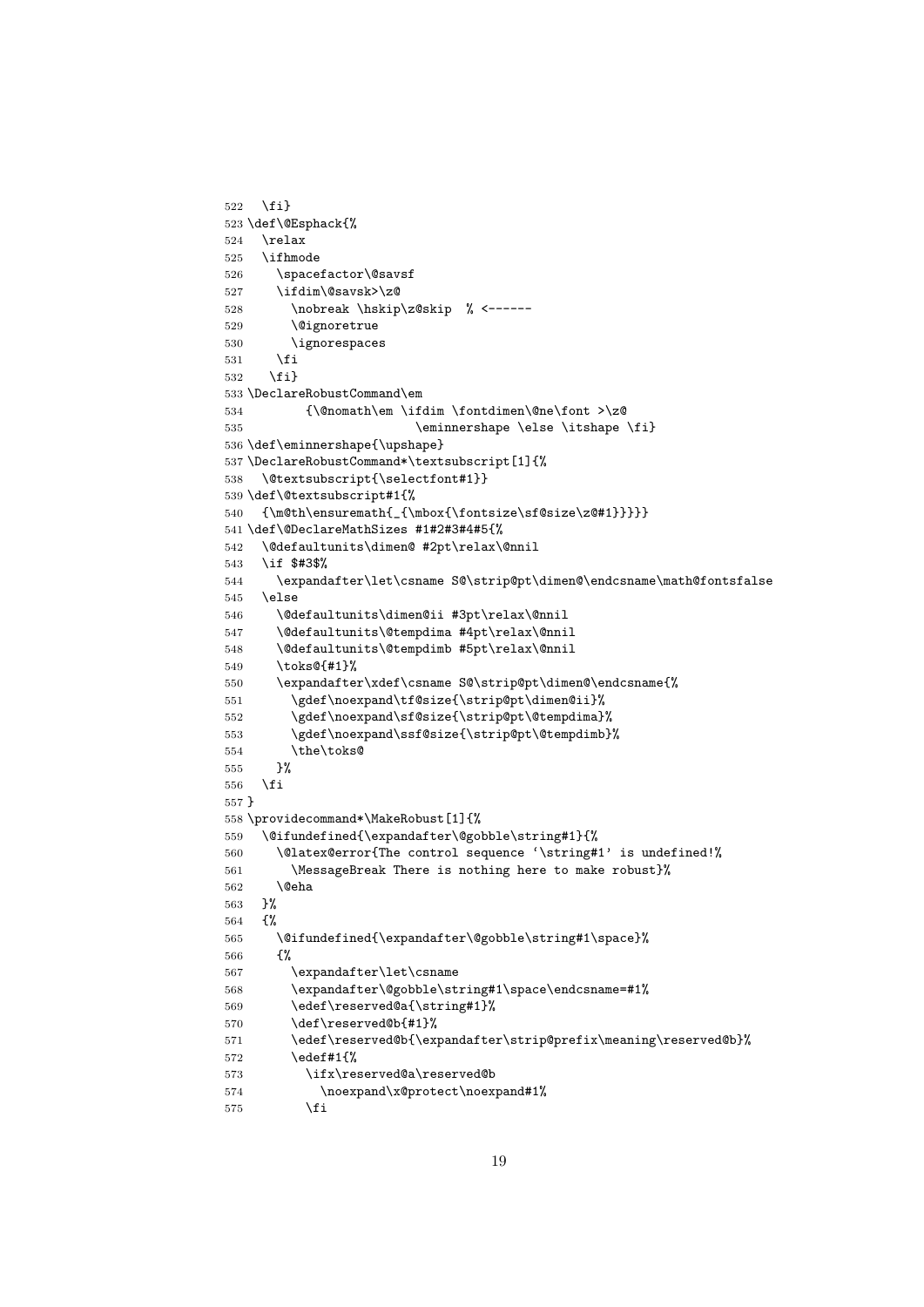```
576 \noexpand\protect\expandafter\noexpand
577 \csname\expandafter\@gobble\string#1\space\endcsname}%<br>578 }%
578
579 {\@latex@info{The control sequence '\string#1' is already robust}}%
580 }%
581 }
582 \MakeRobust\(
583 \MakeRobust\)
584 \MakeRobust\[
585 \MakeRobust\]
586 \MakeRobust\makebox
587 \MakeRobust\savebox
588 \MakeRobust\framebox
589 \MakeRobust\parbox
590 \MakeRobust\rule
591 \MakeRobust\raisebox
592 \def\@xfloat #1[#2]{%
593 \@nodocument
594 \def \@captype {#1}%
595 \def \@fps {#2}%
596 \@onelevel@sanitize \@fps
597 \def \reserved@b {!}%
598 \ifx \reserved@b \@fps
599 \@fpsadddefault
600 \else
601 \ifx \@fps \@empty
602 \@fpsadddefault
603 \fi
604 \overrightarrow{fi}605 \ifhmode
606 \@bsphack
607 \@floatpenalty -\@Mii
608 \else
609 \@floatpenalty-\@Miii
610 \fi
611 \ifinner
612 \@parmoderr\@floatpenalty\z@
613 \else
614 \@next\@currbox\@freelist
615 {%
616 \@tempcnta \sixt@@n
617 \expandafter \@tfor \expandafter \reserved@a
618 \expandafter :\expandafter =\@fps
619 \do
620 \{% \}
621 \iint \reserved@a h%622 \ifodd \@tempcnta
623 \else
624 \dvance \@tempcnta \@ne
625 \fi
626 \else\if \reserved@a t%
627 \@setfpsbit \tw@
628 \else\if \reserved@a b%
629 \@setfpsbit 4%
```